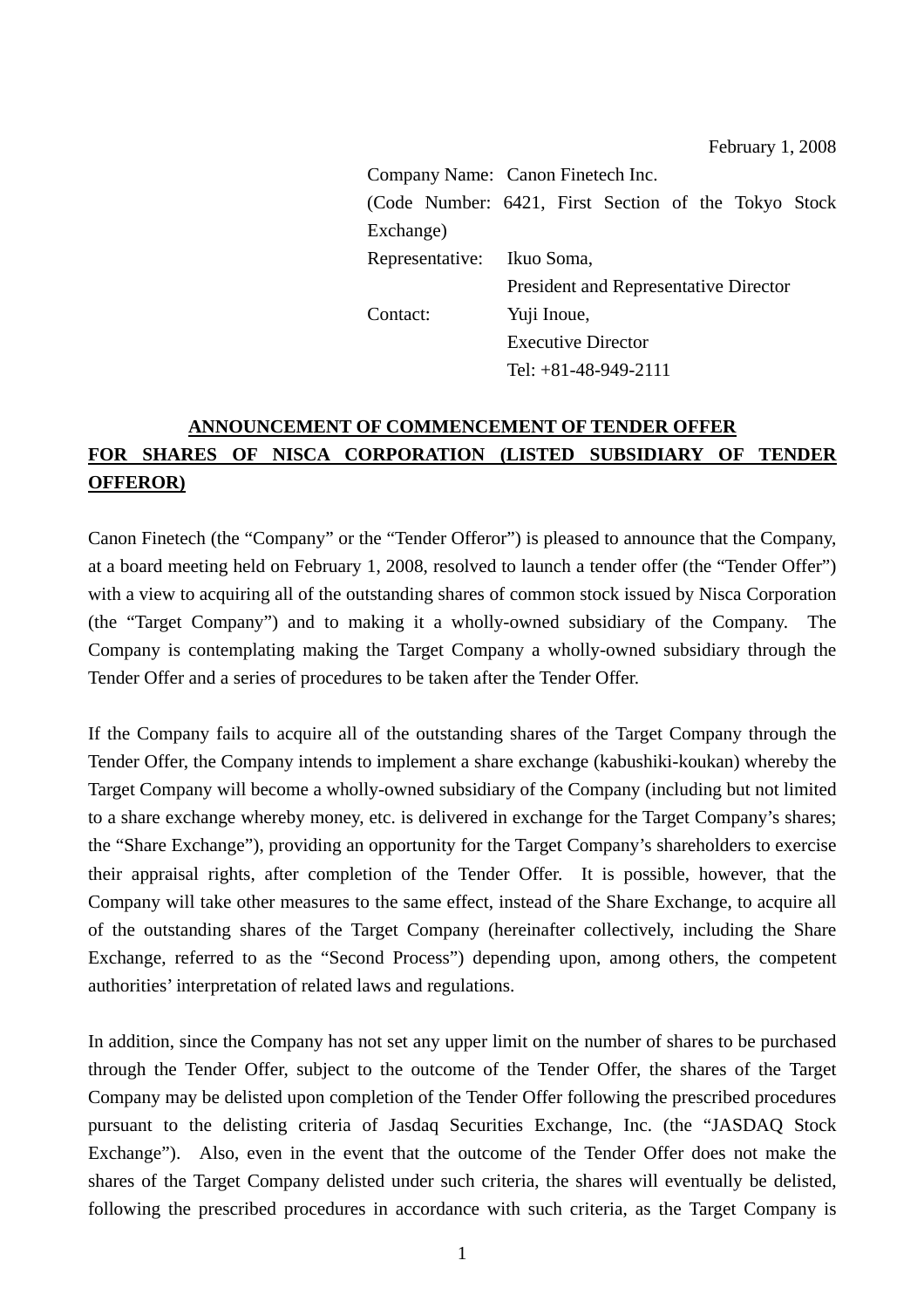expected to become a wholly-owned subsidiary of the Company through the Second Process. After the delisting, the shares of the Target Company may no longer be traded on the JASDAQ Stock Exchange.

### 1. Purpose of the Tender Offer

#### (1) Outline of the Tender Offer

The Target Company is a consolidated subsidiary of the Company by virtue of its holding of 51.00% of the total number of issued shares in the Target Company. The Company is now launching the Tender Offer with a view to acquiring all of the shares of common stock issued by the Target Company (excluding the Target Company's shares already held by the Company and treasury shares held by the Target Company; hereinafter the same).

### (2) Decision Making Process for the Launch of the Tender Offer

The Company is principally engaged in independent development, design and manufacture of multifunctional printers ("MFP"), which form the main body of office machines, and peripheral devices for office machines, and, with a view to establishing a firm foundation for such business, the Company is steadily pursuing important policies such as development of well-defined business domains and reorganization of business locations. Also, in the mid-term consolidated business plan, the Company is targeting consolidated sales of JPY 220 billion and consolidated ordinary profit ratio of 8.2% in 2010 and is striving to create new enterprise value as a manufacturing company of originally developed products.

The Target Company was founded in 1960 for the purpose of producing optical measuring instruments, and began producing peripheral devices for copy machines in 1978. The Target Company is now in the business of development and manufacture of peripheral devices for office machines. The Target Company registered with the Japan Securities Dealers Association for over-the-counter stock exchange in 1990, and was listed on the JASDAQ Stock Exchange in 2004. The Company made the Target Company an affiliated company in 1997 by capital injection of 28%, and further made it a consolidated subsidiary in 2000 by additional capital injection of 23%.

Development, design and manufacture of high quality product lines with strong competitive power, supported by differentiated skills, is essential for the Company group including the Target Company group as a developing and manufacturing company with original business ratio (ratio of originally developed and manufactured products) of over 80%. Especially, optimal utilization of resources, in cooperation with the Target Company group, is needed for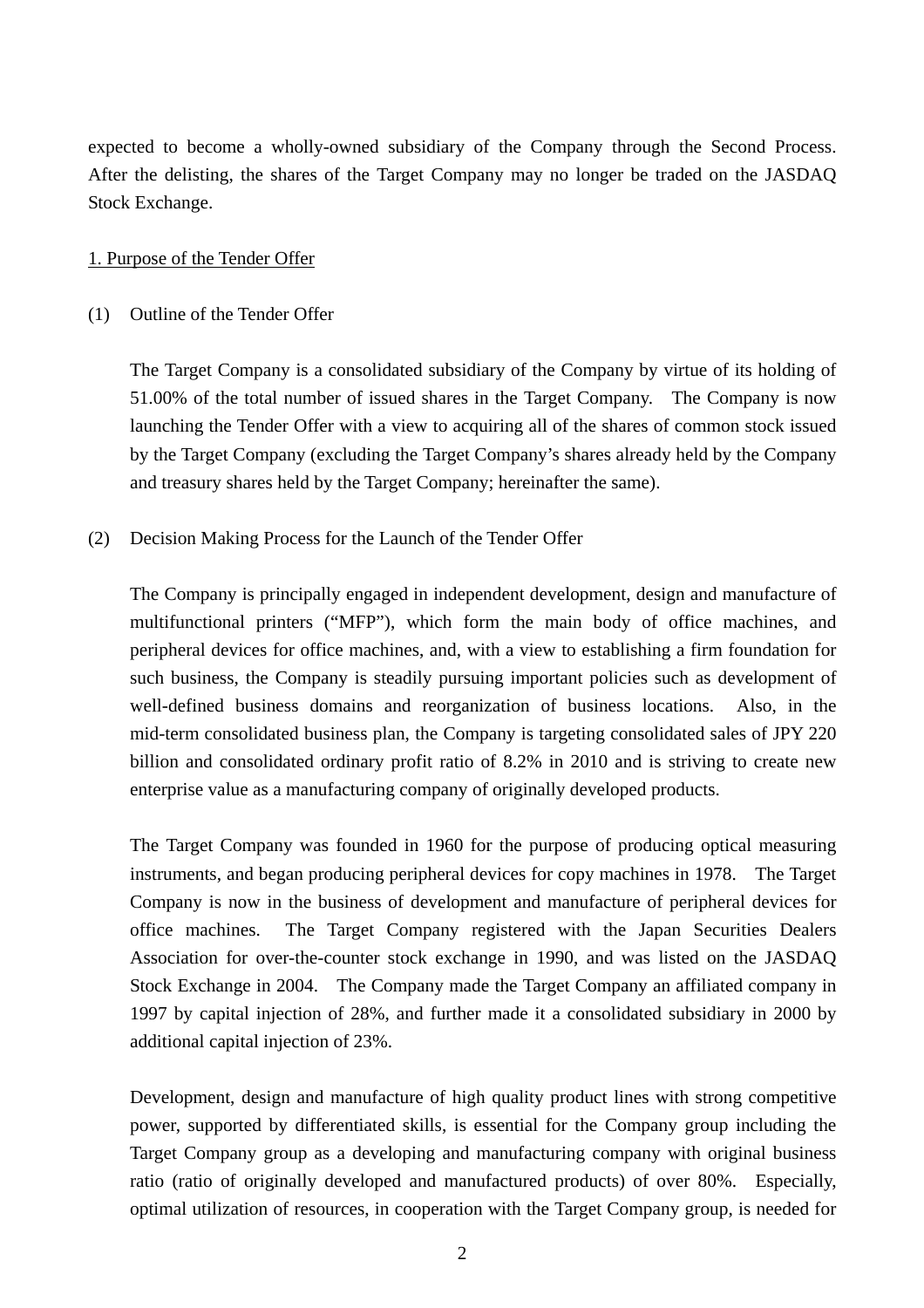the Company group. In terms of production, for the purpose of centralization of the Company group's production resources and optimal allocation of production bases, the Company is carrying out reorganization of production bases located in southern and eastern China. Notably, in southern China, the Company sold to the Target Company 51% of the shares of the Company's subsidiary in the business of production of peripheral devices for office machines in July 2007 and the Company has been striving for further enhancement of its operating base. Furthermore, the Company is aiming at centralizing its production bases in southern China for peripheral devices for office machines in the fourth quarter of 2008.

The market environment of peripheral devices for office machines is substantially changing due to, among others, commencement of independent development/production of peripheral devices by the manufacturers of a main body of office machines, decrease of profit margins of peripheral devices resulting from price reduction of office machines, and increasing cost of development/production investment in peripheral devices for POD models, and the Company cannot be optimistic about the future of peripheral devices for office machines, which are the pillar of the Company's profits. Given the foregoing, in order to achieve the goal in 2010, the Company group deems it the largest challenge to restructure the business of peripheral devices for office machines. The Company group is, with a view to establishing stronger operating base for further expansion of office machines business, intending to improve development/design of the products and to accelerate business expansion of differentiated products, by allocating MFP to the Company and peripheral devices for office machines to the Target Company, and thereupon making business domains defined clearer. With this business strategy, the Company group is aiming at becoming the leader in the market of peripheral devices for office machines.

In order to avoid profit outflow, to invest more business resources in the Target Company and to pursue flexibility and efficiency of consolidated business operations, the Company decided to make the Target Company a wholly-owned subsidiary through the Tender Offer. The Company group desires to be the leader in the market of peripheral devices for office machines by organically combining the Target Company's strong product development capability and the low cost operation to be attained through a production revolution, with the the Company's business resources.

Regardless of the outcome of the Tender Offer, the Target Company is planning to propose an agenda item, at the annual shareholders' meeting of the Target Company to be held in March 2008, to appoint Mr. Yasuaki Waki, who is a director of the Company and an advisor to the Target Company, as a director of the Target Company. Mr. Yasuaki Waki is expected to resign his position as a director of the Company as of the closing of the annual shareholders' meeting of the Company to be held in March 2008, when his term of office expires.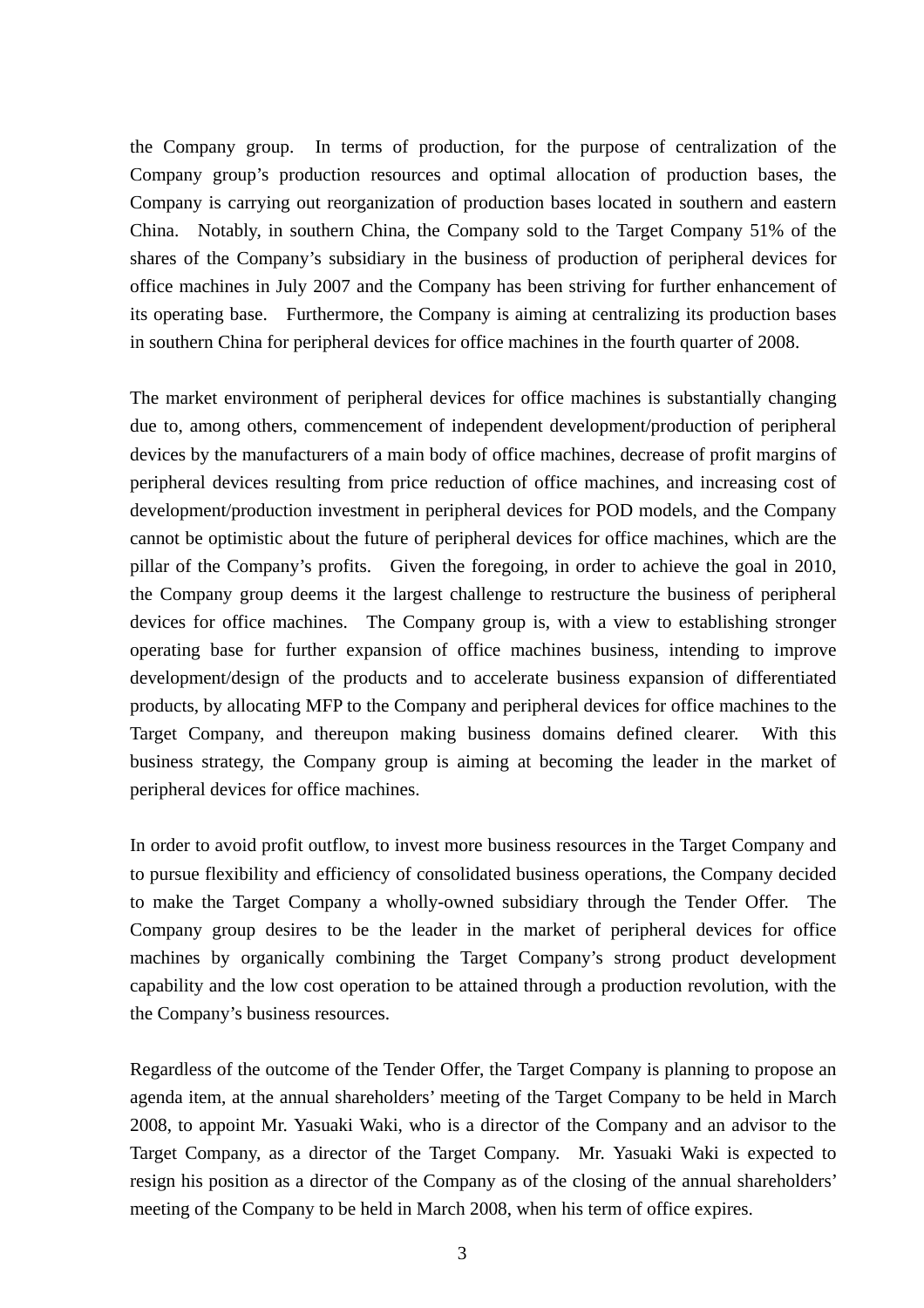Also, the Target Company, at a board meeting held on February 1, 2008, resolved to support the Tender Offer and to recommend the shareholders of the Target Company to tender their shares in the Tender Offer.

(3) Measures Taken to Ensure Fairness of the Tender Offer Price

In order to ensure the fairness of the Tender Offer Price for the Target Company's shares in the Tender Offer, the Company obtained a valuation report (the "Valuation Report") from its financial adviser, Nomura Securities Co., Ltd. ("Nomura Securities"), which is a third party appraiser independent from both the Company and the Target Company. (Please note, however, that the Company has not obtained a fairness opinion from any third-party appraisers.) The Valuation Report was prepared based on the business plan which was examined by the Company based on the mid-term business goal provided by the Target Company to the Company. The Company examined the Tender Offer Price of 2,010 yen per share, referring to the Valuation Report prepared by Nomura Securities, considering the premiums granted over the market price in past tender offer cases for share certificates, etc. launched by non-issuers. Furthermore, the Tender Offer Price was determined after review of such factors as (i) whether or not the Target Company would support the Tender Offer, (ii) trends in the market price of the Target Company's shares, and (iii) the outlook for the Tender Offer and other factors, as well as the results of discussions and negotiations with the Target Company. The Purchase Price of 2,010 yen in the Tender Offer is equal to the average closing price of 865 yen (rounded off to the nearest whole number) of the common stock of the Target Company quoted on the JASDAQ Stock Exchange for the past 1 month (from January 4, 2008 through January 31, 2008) plus a premium of 132.37% (rounded to the second decimal place), and the closing price of 926 yen (rounded off to the nearest whole number) for the common stock of the Target Company quoted on the JASDAQ Stock Exchange for the past 3 months (from November 1, 2007 to January 31, 2008), plus a premium of 117.06% (rounded to the second decimal place).

The Target Company believed it necessary to follow deliberate procedures with respect to the price and other terms and conditions of the Tender Offer in order to ensure fairness thereof for the benefit of the shareholders of the Target Company other than the Company, because the Company is a parent company of the Target Company, and the Target Company resolved to newly establish an independent assessment committee consisting of the members independent from both the Tender Offeror and the Target Company and to consult the committee on the appropriateness, etc. of the Tender Offer. Thereafter, the committee, whose members were appointed by the board of directors of the Target Company, submitted to the board of directors its report regarding the items submitted for deliberation.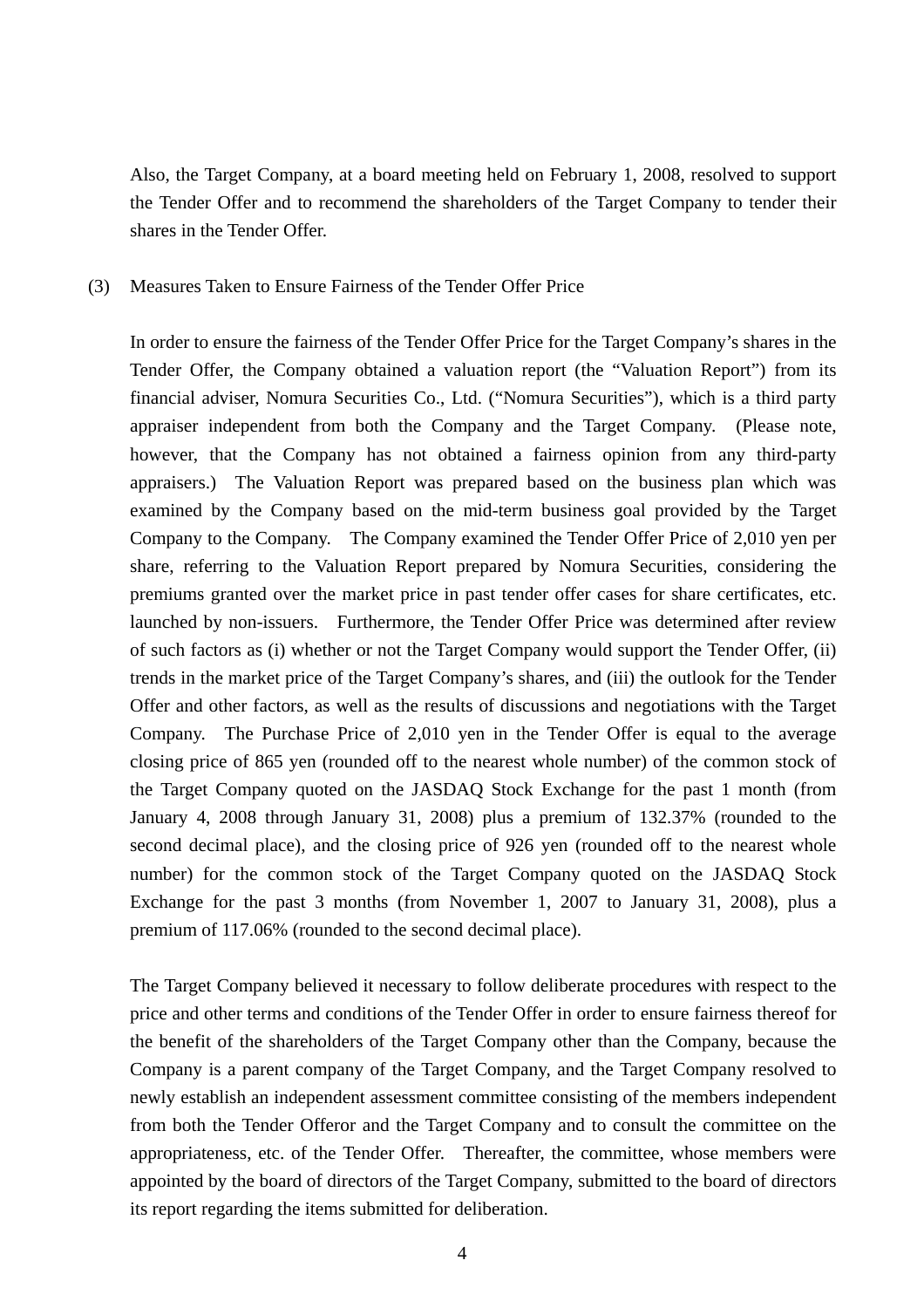Also, the Target Company received a valuation report on the shares from Deloitte Tohmatsu FAS ("Deloitte Tohmatsu"), which is a third party appraiser independent from both the Company and the Target Company.

On the basis of the said reports, the Target Company, at a board meeting held on February 1, 2008, carefully reviewed the terms and conditions of the Tender Offer and resolved to support the Tender Offer, recommending the shareholders of the Target Company to tender their shares in the Tender Offer. (Please note, however, that the Target Company has not obtained a fairness opinion from any third-party appraisers.)

(4) Measures to Avoid Conflict of Interests

In order to avoid any conflict of interests between the Company and the Target Company, as noted above, the Company and the Target Company separately obtained, from a third party appraiser independent from both the Company and the Target Company, valuation reports regarding the Target Company's shares and referred to such reports to determine the purchase price for the Target Company's shares or to decide whether or not to support the Tender Offer.

Also, the resolution of the above Target Company's board meeting was adopted, with reference to the valuation report from Deloitte Tohmatsu, the decision made by the independent assessment committee described above and the advice from the Target Company's legal advisor, Bingham McCutchen Murase LLP, Sakai Mimura Aizawa Law Office - Foreign Law Joint Enterprise.

In addition, in order to avoid any conflict of interests between the Company and the Target Company, the following corporate auditors of the Target Company refrained from presenting their opinions in the discussions and in relation to the resolution of the board meeting of the Target Company regarding the Tender Offer: Minoru Fujishima and Noriaki Yoshida, each concurrently serving as an employee of the Company. Also, in order to avoid any conflict of interests between the Company and the Target Company, the board of directors of the Target Company refrained from seeking any advice in connection with the Tender Offer from the Target Company's advisor, Yasuaki Waki, serving concurrently as a director of the Company.

## (5) The Second Process

Since the Company has not set any upper limit or lower limit to the number of shares to be purchased through the Tender Offer, all of the tendered share certificates, etc. will be purchased through the Tender Offer.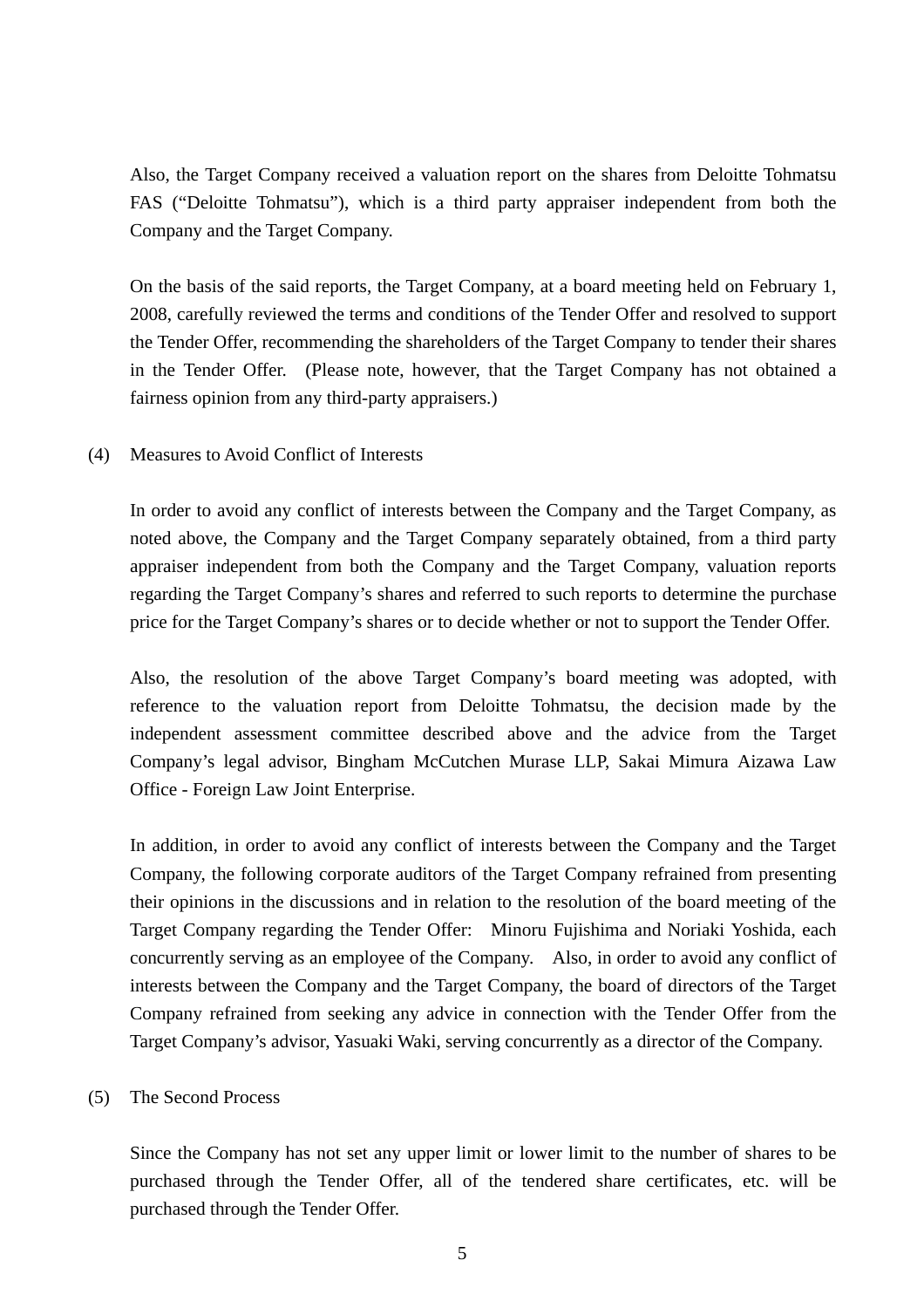If the Company fails to acquire all of the outstanding shares of the Target Company through the Tender Offer, the Company intends to acquire all of the outstanding shares of the Target Company through implementation of the Share Exchange, providing an opportunity for the Target Company's shareholders to exercise their appraisal rights, after completion of the Tender Offer. The Company may make use of a short form structural reorganization (ryaku-shiki-soshiki-saihen) as provided in Article 784, Paragraph 1 of the Companies Act with regard to the Share Exchange, and the Share Exchange may be implemented without any resolution by the shareholders' meeting of the Target Company.

It is possible, however, that the Company will take other measures to the same effect, instead of the Share Exchange, to acquire all of the issued shares of the Target Company depending upon, among others, the competent authorities' interpretation of related laws and regulations, the Company's shareholding ratio after the Tender Offer, and the shareholding status of other shareholders than the Company after the Tender Offer. Although the number/amount of shares or money, etc. to be delivered in connection with the Second Process has not been decided, the economic value of the Target Company's shares for the purpose of determining such number/amount of shares or money, etc. is expected to be calculated based upon the offer price in the Tender Offer, in principle. However, such economic value can be different from the offer price due to such special factors as changes in the circumstances surrounding the Target Company's business, fluctuations in the stock markets and fluctuations in the results of the operations of the Company and the Target Company. Under certain circumstances, shareholders of the Target Company may have the appraisal right pursuant to applicable laws; which price may differ from the offer price in the Tender Offer or the economic value which the Target Company's shareholders receive in connection with the Second Process. The shareholders of the Target Company are kindly requested to consult with their tax advisors with respect to tax-related matters in connection with the Tender Offer, the Second Process and exercise of the appraisal right in the Second Process.

The Tender Offer does not constitute a solicitation to the Target Company's shareholders as to how they should vote at the general shareholders' meetings that may be held in connection with the aforementioned procedures.

#### (6) Possibility of Delisting and Reason for Aiming for Delisting

The shares of the Target Company are currently listed on the JASDAQ Stock Exchange. However, since the Company has not set any upper limit on the number of shares to be purchased through the Tender Offer, subject to the outcome of the Tender Offer, the shares of the Target Company may be delisted upon completion of the Tender Offer, following the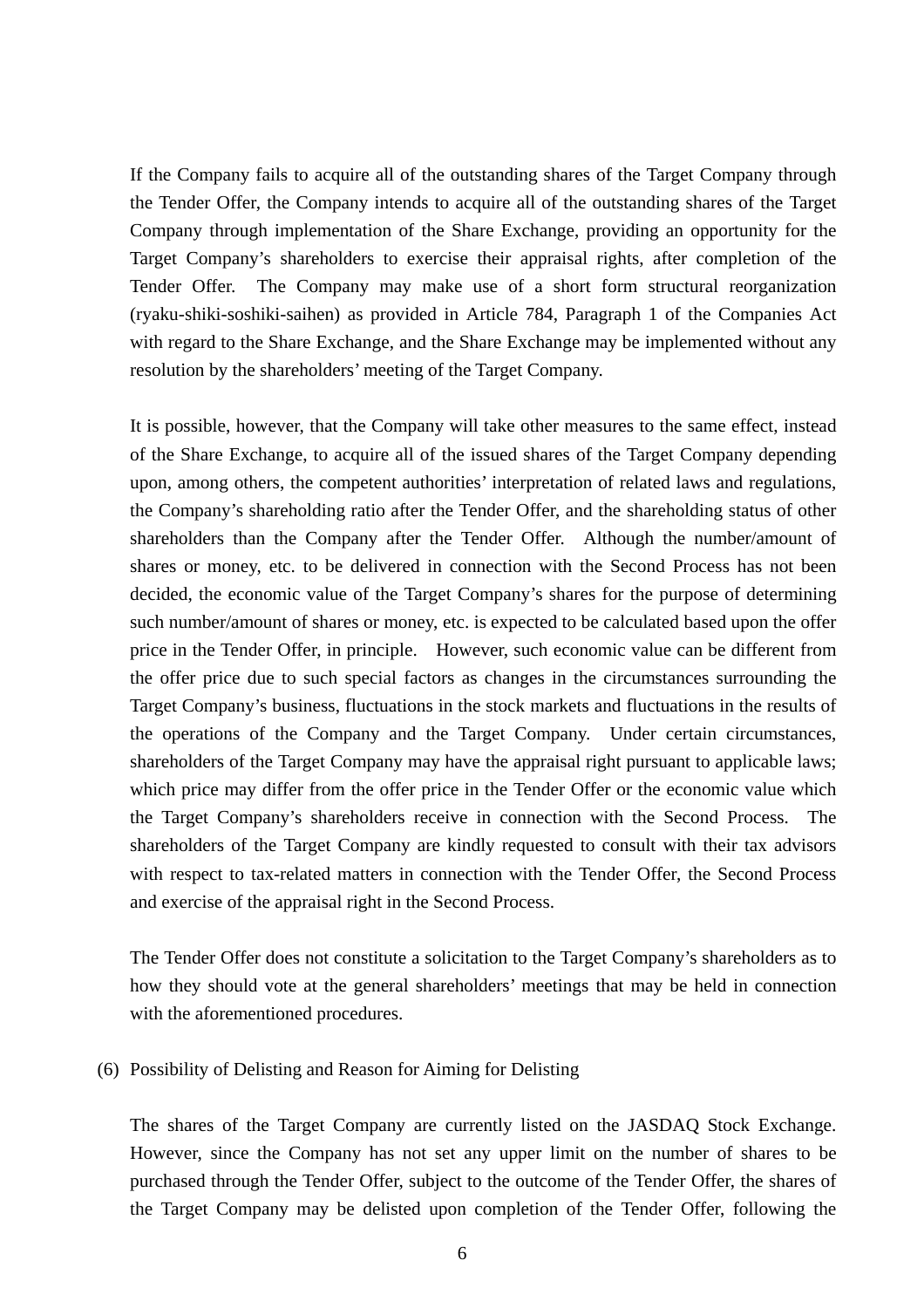prescribed procedures pursuant to the JASDAQ Stock Exchange's delisting criteria. Also, even in the event that the outcome of the Tender Offer does not make the shares of the Target Company delisted under such criteria, the shares will eventually be delisted following the prescribed procedures, in accordance with such criteria, as the Target Company is expected to become a wholly-owned subsidiary of the Company through the Second Process as mentioned in (5) above. After the delisting, the shares of the Target Company may no longer be traded on the JASDAQ Stock Exchange.

(7) Reason for Aiming for Delisting

Although the delisting of the shares of the Target Company itself is not the purpose of the Tender Offer, the Company decided to launch the Tender Offer with a view to making the Target Company a wholly-owned subsidiary of the Company, believing it necessary to make the Target Company a wholly-owned subsidiary in order to avoid profit outflow, to invest more business resources in the Target Company and to pursue flexibility and efficiency of consolidated business operations, which the Company believes will benefit the shareholders of both the Company and the Target Company.

(8) Important Agreements between the Tender Offeror and the Shareholders of the Target Company regarding Application for the Tender Offer

N/A

## 2. Outline of the Tender Offer

|  | (1) Outline of the Target Company |  |
|--|-----------------------------------|--|
|--|-----------------------------------|--|

| 1) Company Name              | Nisca Corporation                                                           |        |  |
|------------------------------|-----------------------------------------------------------------------------|--------|--|
| 2) Description of Business   | Manufacturing and selling of OA equipment and optical measuring instruments |        |  |
| 3) Date of Incorporation     | January 8, 1960                                                             |        |  |
| 4) Address of Head Office    | 430-1, Kobayashi, Masuho-cho, Minamikoma-gun, Yamanashi-ken                 |        |  |
| 5) Name and Title of the     | Mamoru Tanaka                                                               |        |  |
| Representative               | President and Representative Director                                       |        |  |
| 6) Amount of Paid-in Capital | 2,102,430 thousand yen                                                      |        |  |
| 7) Major Shareholders and    | Canon Finetech Inc.                                                         | 51.00% |  |
| <b>Shareholding Ratio</b>    | The Yamanashi Chuo Bank, Ltd.                                               | 4.30%  |  |
|                              | Nidec Logistics Corporation                                                 | 3.32%  |  |
|                              | Kinuko Yamada                                                               | 2.93%  |  |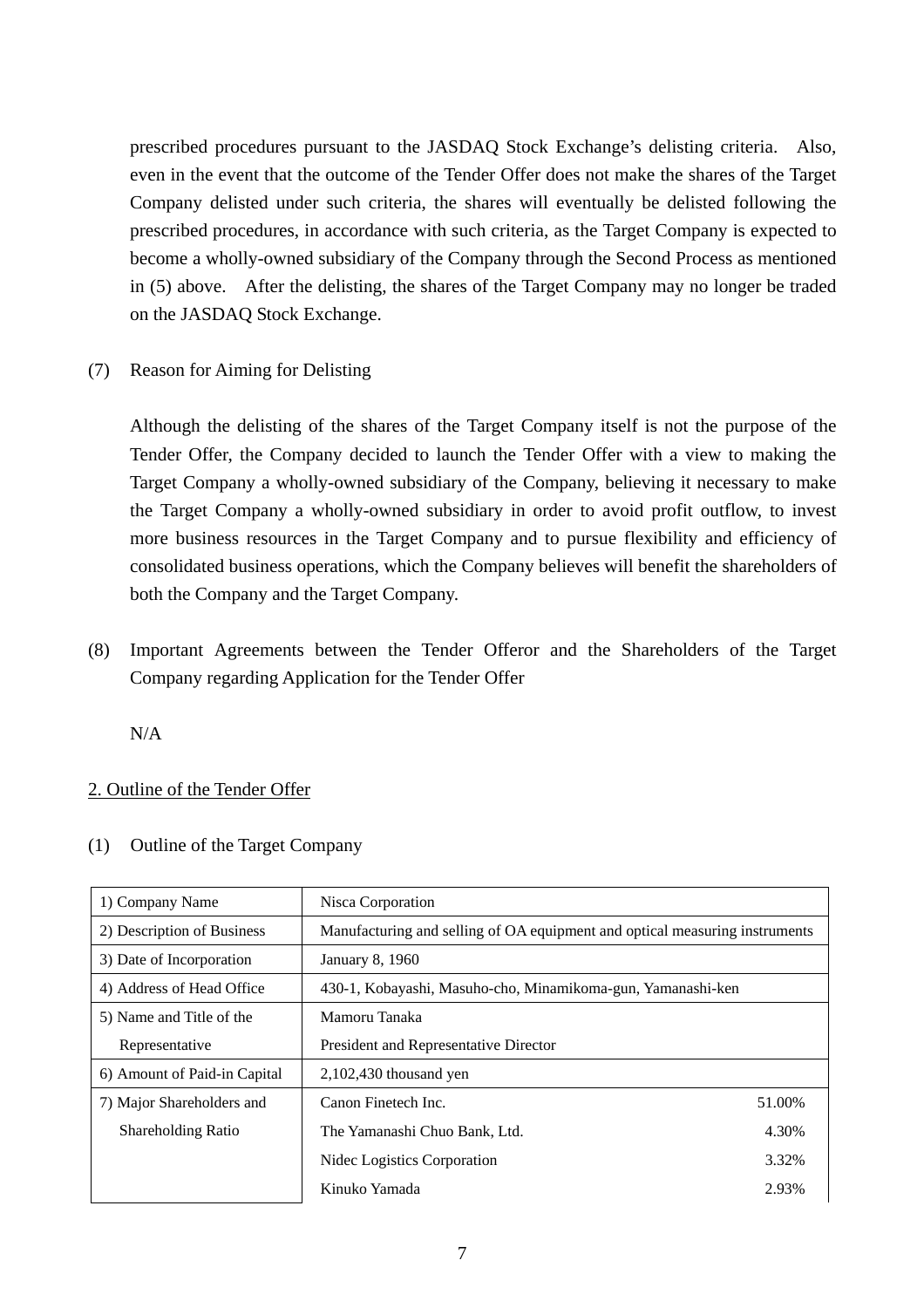|                               | Nisca PS Association                                                 |                                                   | 2.85%                 |  |
|-------------------------------|----------------------------------------------------------------------|---------------------------------------------------|-----------------------|--|
|                               | Nisca Employees Shareholding Association                             |                                                   |                       |  |
|                               | UBS AG LONDON Account-IPB Segregated Client Account                  |                                                   |                       |  |
|                               | (Securities Business Division, Citibank, Japan Ltd., Standing Proxy) |                                                   |                       |  |
|                               | The Master Trust Bank of Japan, Ltd. (Trust account)                 |                                                   | 1.47%                 |  |
|                               | Minami Nippon Bank, Ltd.                                             |                                                   | 1.11%                 |  |
|                               | BK Finance Ltd.                                                      |                                                   | 0.82%                 |  |
|                               |                                                                      |                                                   | (as of June 30, 2007) |  |
|                               |                                                                      | The Company owns approximately 51.00% of the      |                       |  |
|                               | Capital Relationship                                                 | total number of issued shares in the Target       |                       |  |
|                               |                                                                      | Company (5,236,000 shares) (as of June 30, 2007). |                       |  |
|                               |                                                                      | Mr. Yasuaki Waki, director of the Company, is     |                       |  |
|                               |                                                                      | concurrently serving as an adviser to the Target  |                       |  |
|                               |                                                                      | Company. Regardless of the outcome of the         |                       |  |
|                               |                                                                      | Tender Offer, the Target Company is planning to   |                       |  |
|                               |                                                                      | propose an agenda item, at the annual             |                       |  |
|                               | Personnel Relationship                                               | shareholders' meeting of the Target Company to be |                       |  |
|                               |                                                                      | held in March 2008, to appoint Mr. Yasuaki Waki   |                       |  |
|                               |                                                                      | as a director of the Target Company. Mr. Yasuaki  |                       |  |
| 8) Relationship, etc. between |                                                                      | Waki is expected to resign his position as a      |                       |  |
| the Tender Offeror and the    |                                                                      | director of the Company as of the closing of the  |                       |  |
| <b>Target Company</b>         |                                                                      | annual shareholders' meeting of the Company to    |                       |  |
|                               |                                                                      | be held in March 2008, when his term of office    |                       |  |
|                               |                                                                      | expires.                                          |                       |  |
|                               |                                                                      | Minoru Fujishima and Noriaki Yoshida, the Target  |                       |  |
|                               |                                                                      | Company's corporate auditors, are concurrently    |                       |  |
|                               |                                                                      | serving as an employee of the Company.            |                       |  |
|                               |                                                                      | The Company is purchasing products from the       |                       |  |
|                               | <b>Business Relationship</b>                                         | Target Company.                                   |                       |  |
|                               |                                                                      | The Target Company is a consolidated subsidiary   |                       |  |
|                               | Status as a Related Party                                            | of the Company, and a related party of the        |                       |  |
|                               |                                                                      | Company.                                          |                       |  |

## (2) Duration of the Tender Offer

 a. Tender Offer Period as of the filing of the Tender Offer Registration Statement (the "Registration Statement")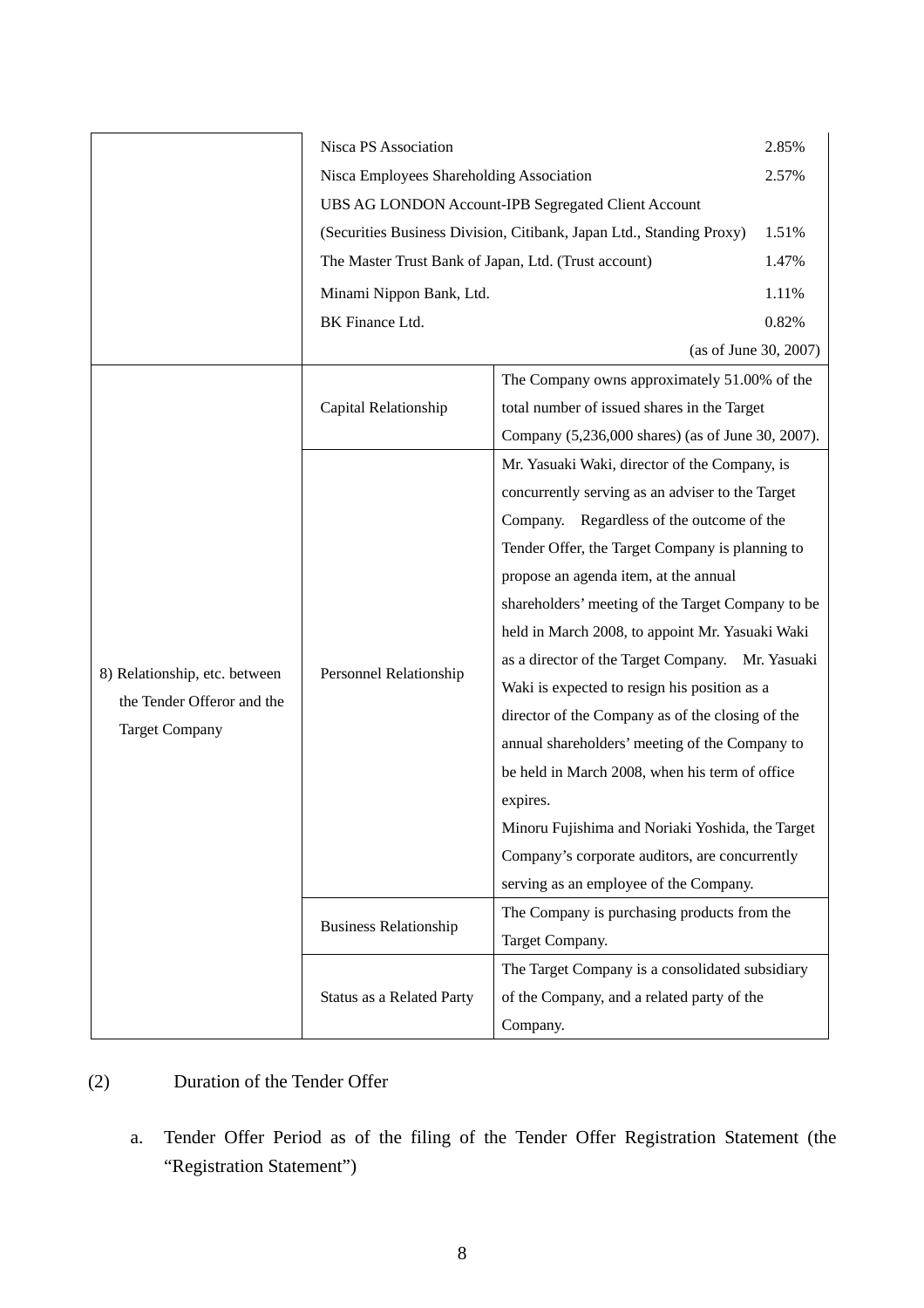From Monday, February 4, 2008 to Monday, March 17, 2008 (30 business days)

b. Possible extension of the Tender Offer Period at the Target Company's request

N/A

- (3) Purchase Price in the Tender Offer: 2,010 yen per share
- (4) The Basis of Calculation, etc. of Purchase Price of the Tender Offer
	- a. Basis of Calculation

 The Company obtained the Valuation Report from its financial adviser, Nomura Securities, which is a third party appraiser independent from both the Company and the Target Company on January 31, 2008, and referred to it in determining the purchase price for the Target Company's common stock in the Tender Offer.

 Nomura Securities calculated the value per share of the common stock of the Target Company utilizing the Average Stock Price Analysis, the Comparison of Similar Companies Analysis and the Discounted Cash Flow Analysis (the "DCF Analysis"). The Valuation Report indicated that the value per share of the common stock of the Target Company was 859 yen - 931 yen based on the Average Stock Price Analysis, 1,340 yen - 1,460 yen based on the Comparison of Similar Companies Analysis and 1,583 yen - 2,038 yen based on the DCF Analysis. With respect to the Average Stock Price Analysis, the valuation has been made based on the average closing price of the Target Company's shares on the JASDAQ Stock Exchange during each of the following periods:

| Application Period of the Share Price | Valuation per Share         |           |
|---------------------------------------|-----------------------------|-----------|
| Closing price of the<br>latest        | January 30, 2008            |           |
| business day for calculation          |                             | 863 yen   |
| 3<br>business<br>days'<br>average     | January 28, 2008 to January |           |
| following the latest disclosure of a  | 30, 2008                    | $859$ yen |
| material event (juyo-jijitsu)         |                             |           |
| Last 1-month average                  | January 4, 2008 to January  |           |
|                                       | 30, 2008                    | $865$ yen |
| Last 3-month average                  | October 31, 2007 to January |           |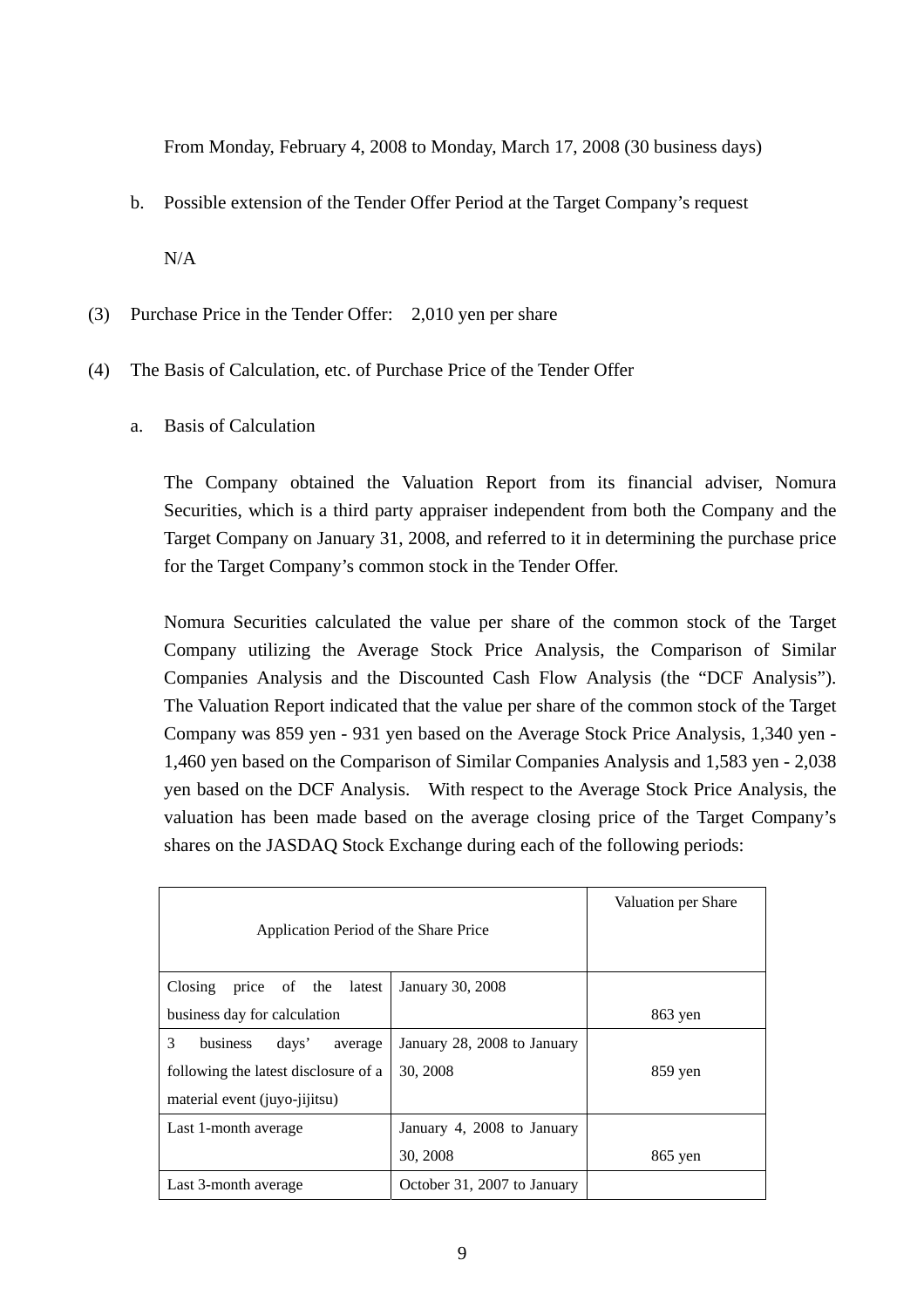|                           | 30, 2008 | $931$ yen         |
|---------------------------|----------|-------------------|
| <b>Calculation Result</b> |          | 859 yen - 931 yen |

 The latest disclosure of a material event appearing in the above chart means the Target Company's announcement on January 25, 2008 of a summary report on its financial results (kessan-tanshin) for the fiscal year ended December 31, 2007.

 In determining the purchase price in the Tender Offer, the Company reviewed the per share values presented by each method shown in the Valuation Report prepared by Nomura Securities, and the Company also considered the premiums granted over the market price in past tender offer cases for share certificates, etc. launched by non-issuers. The Valuation Report was prepared based on the business plan which was examined by the Company based on the mid-term business goal provided by the Target Company to the Company. Furthermore, the Tender Offer Price of 2,010 yen per share was determined after review of such factors as (i) whether or not the Target Company would support the Tender Offer, (ii) trends in the market price of the Target Company's shares, and (iii) the outlook for the Tender Offer and other factors, as well as the results of discussions and negotiations with the Target Company. The Purchase Price in the Tender Offer is equal to the average closing price of 865 yen (rounded off to the nearest whole number) of the common stock of the Target Company quoted on the JASDAQ Stock Exchange for the past 1 month (from January 4, 2008 through January 31, 2008) plus a premium of 132.37% (rounded to the second decimal place), and the closing price of 926 yen (rounded off to the nearest whole number) for the common stock of the Target Company quoted on the JASDAQ Stock Exchange for the past 3 months (from November 1, 2007 to January 31, 2008), plus a premium of 117.06% (rounded to the second decimal place).

### b. Process of the Calculation

 The market environment of peripheral devices for office machines is substantially changing due to, among others, commencement of independent development/production of peripheral devices by the manufacturers of a main body of office machines, decrease of profit margins of peripheral devices resulting from price reduction of office machines, and increasing cost of development/production investment in peripheral devices for POD models, and the Company cannot be optimistic about the future of peripheral devices for office machines, which are the pillar of the Company's profits. Given the foregoing, in order to achieve the goal in 2010, the Company group deems it the largest challenge to restructure the business of peripheral devices for office machines. The Company group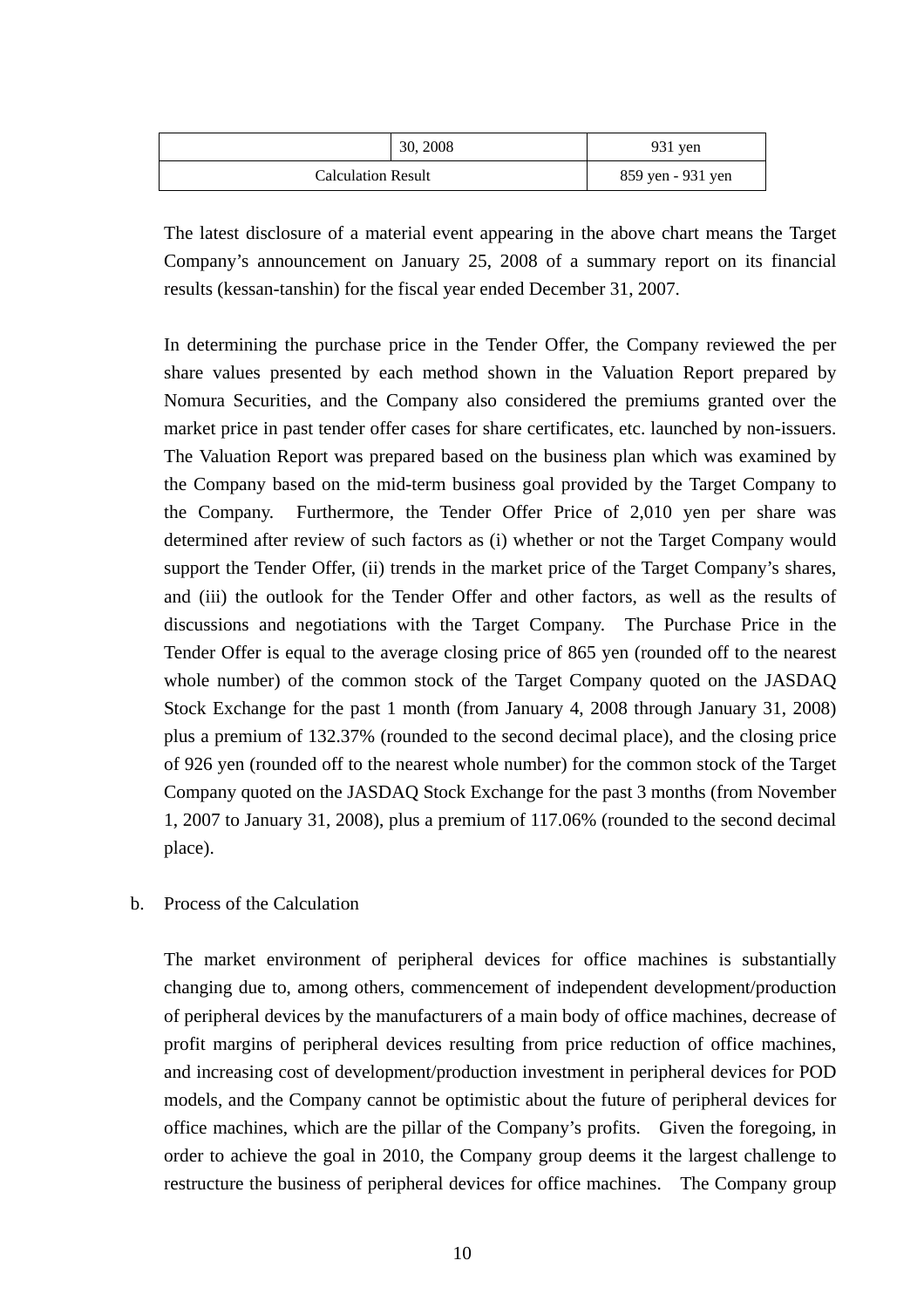is, with a view to establishing stronger operating base for further expansion of office machines business, intending to improve development/design of the products and to accelerate business expansion of differentiated products, by allocating MFP to the Company and peripheral devices for office machines to the Target Company, and thereupon making business domains defined clearer. With this business strategy, the Company group is aiming at becoming the leader in the market of peripheral devices for office machines. In order to avoid profit outflow, to invest more business resources in the Target Company and to pursue flexibility and efficiency of consolidated business operations, the Company decided to make the Target Company a wholly-owned subsidiary through the Tender Offer.

 The Company appointed Nomura Securities, which is a third party appraiser independent from both the Company and the Target Company, as the Company's financial adviser in December 2007 and started detailed examination and discussions/negotiations with the Target Company regarding the Tender Offer. The purchase price in the Tender Offer was determined in the following manner:

 I. Name of the third party that provided a valuation report in determining the offer price

 The Company obtained the Valuation Report on January 31, 2008, from Nomura Securities as a reference for determining the purchase price in the Tender Offer.

II. Outline of the Valuation Report

 Nomura Securities calculated the value per share of the common stock of the Target Company utilizing the Average Stock Price Analysis, the Comparison of Similar Companies Analysis and the Discounted Cash Flow Analysis (the "DCF Analysis"). The Valuation Report indicated that the value per share of the common stock of the Target Company was 859 yen - 931 yen based on the Average Stock Price Analysis, 1,340 yen - 1,460 yen based on the Comparison of Similar Companies Analysis and 1,583 yen - 2,038 yen based on the DCF Analysis.

III. Process of determination of the Tender Offer Price based on the Valuation Report

 In determining the purchase price in the Tender Offer, the Company reviewed the per share values presented by each method shown in the Valuation Report prepared by Nomura Securities, and the Company also considered the premiums granted over the market price in past tender offer cases for share certificates, etc. launched by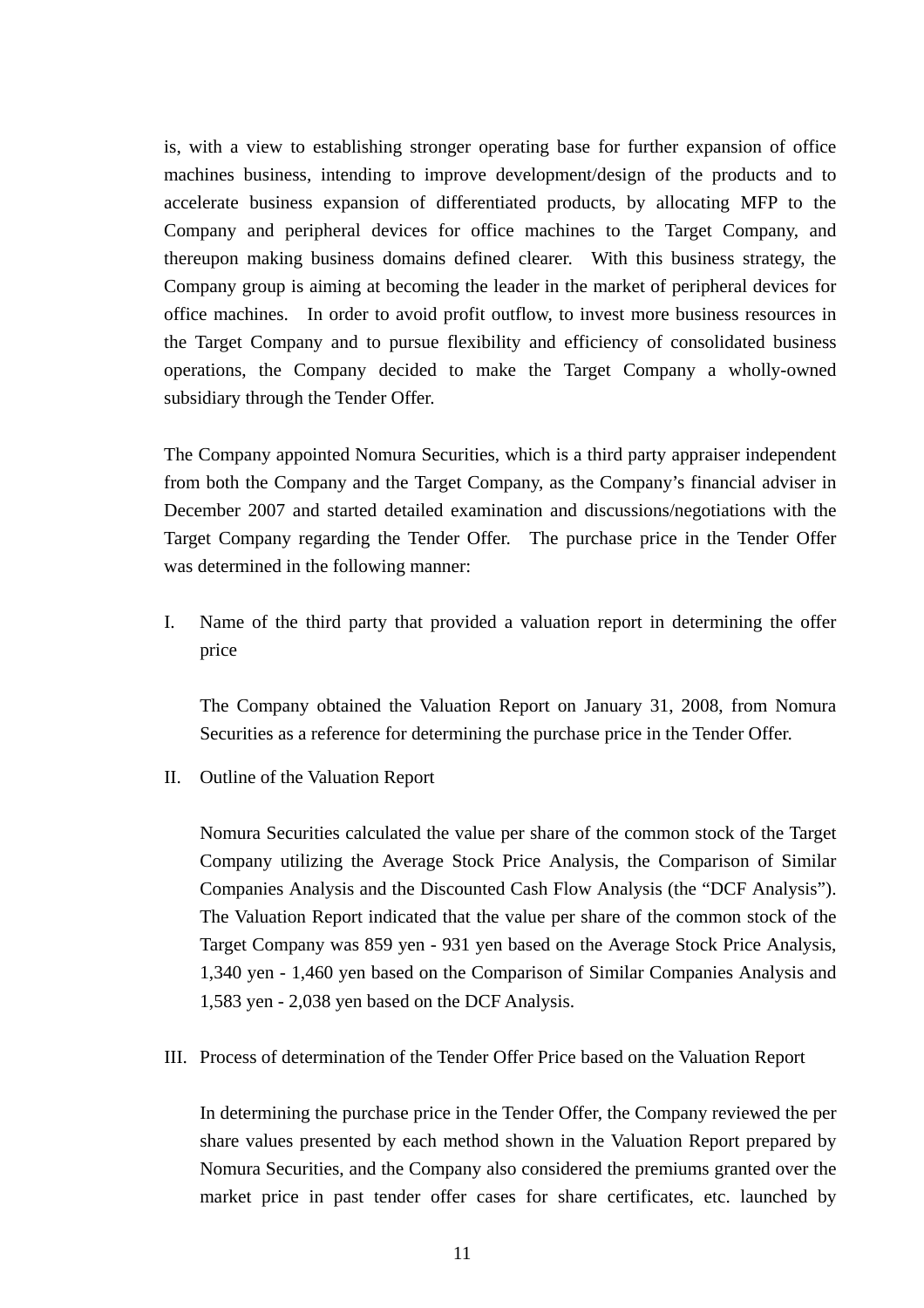non-issuers. The Tender Offer Price of 2,010 yen per share was determined at Company's board meeting held on February 1, 2008, after review of such factors as (i) whether or not the Target Company would support the Tender Offer, (ii) trends in the market price of the Target Company's shares, and (iii) the outlook for the Tender Offer and other factors, as well as the results of discussions and negotiations with the Target Company.

### IV. Measures Taken to Ensure Fairness of the Tender Offer Price

 The Target Company believed it necessary to follow deliberate procedures with respect to the price and other terms and conditions of the Tender Offer in order to ensure fairness thereof for the benefit of the shareholders of the Target Company other than the Company, because the Company is a parent company of the Target Company, and the Target Company resolved to newly establish an independent assessment committee consisting of the members independent from both the Company and the Target Company and to consult the committee on the appropriateness, etc. of the Tender Offer. Thereafter, the committee, whose members were appointed by the board of directors of the Target Company, submitted to the board of directors its report regarding the items submitted for deliberation.

 Also, the Target Company received a valuation report on the shares from Deloitte Tohmatsu, which is a third party appraiser independent from both the Company and the Target Company.

 On the basis of the said reports, the Target Company, at a board meeting held on February 1, 2008, carefully reviewed the terms and conditions of the Tender Offer and resolved to support the Tender Offer, recommending the shareholders of the Target Company to tender their shares in the Tender Offer.

V. Measures to Avoid Conflict of Interests

 In order to avoid any conflict of interests between the Company and the Target Company, as noted above, the Company and the Target Company separately obtained, from a third party appraiser independent from both the Company and the Target Company, valuation reports regarding the Target Company's shares and referred to such reports to determine the purchase price for the Target Company's shares or to decide whether or not to support the Tender Offer. Also, the resolution of the above Target Company's board meeting was adopted, with reference to the valuation report from Deloitte Tohmatsu, the decision made by the independent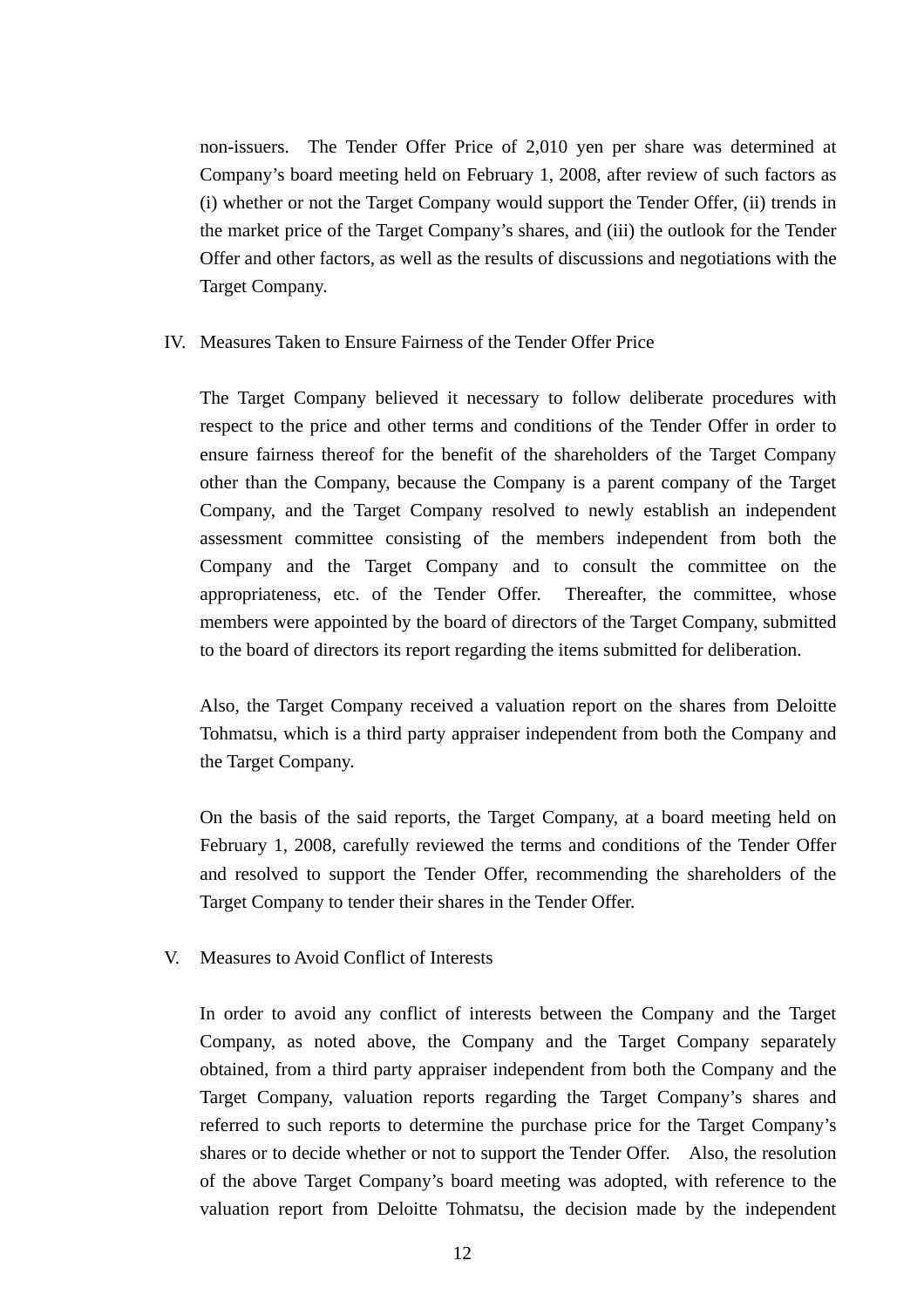assessment committee described above and the advice from the Target Company's legal advisor, Bingham McCutchen Murase LLP, Sakai Mimura Aizawa Law Office - Foreign Law Joint Enterprise.

 In addition, in order to avoid any conflict of interests between the Company and the Target Company, the following corporate auditors of the Target Company refrained from presenting their opinions in the discussions and in relation to the resolution of the board meeting of the Target Company regarding the Tender Offer: Minoru Fujishima and Noriaki Yoshida, each concurrently serving as an employee of the Company. Also, in order to avoid any conflict of interests between the Company and the Target Company, the board of directors of the Target Company refrained from seeking any advice in connection with the Tender Offer from the Target Company's advisor, Yasuaki Waki, serving concurrently as a director of the Company.

c. Relationship with the Third Party Appraiser

 Nomura Securities Co, Ltd. is not a related party of the Company or the Target Company.

| (5) Number of Share Certificates, etc. to be Purchased in the Tender Offer |  |
|----------------------------------------------------------------------------|--|
|                                                                            |  |

| Type of Share              | (i) Expected Number             | Minimum<br>(ii)       | Maximum<br>(iii)      |
|----------------------------|---------------------------------|-----------------------|-----------------------|
| Certificates, etc.         | <b>Shares</b><br>οf<br>be<br>to | Number of Shares to   | Number of Shares to   |
|                            | if<br>Purchased                 | Purchased<br>if<br>be | Purchased<br>if<br>be |
|                            | Converted<br>into               | Converted<br>into     | Converted<br>into     |
|                            | Shares (if any)                 | Shares (if any)       | Shares (if any)       |
| <b>Share Certificates</b>  | 5,022,000 shares                | shares                | shares                |
| <b>Share Acquisition</b>   | shares                          | shares                | shares                |
| <b>Right Certificates</b>  |                                 |                       |                       |
| Corporate Bond             | shares                          | shares                | shares                |
| Certificates with          |                                 |                       |                       |
| <b>Share Acquisition</b>   |                                 |                       |                       |
| Rights                     |                                 |                       |                       |
| <b>Depositary Receipts</b> | shares                          | shares                | shares                |
| for Share                  |                                 |                       |                       |
| Certificates, etc. $( )$   |                                 |                       |                       |
| Total                      | 5,022,000 shares                | shares                | shares                |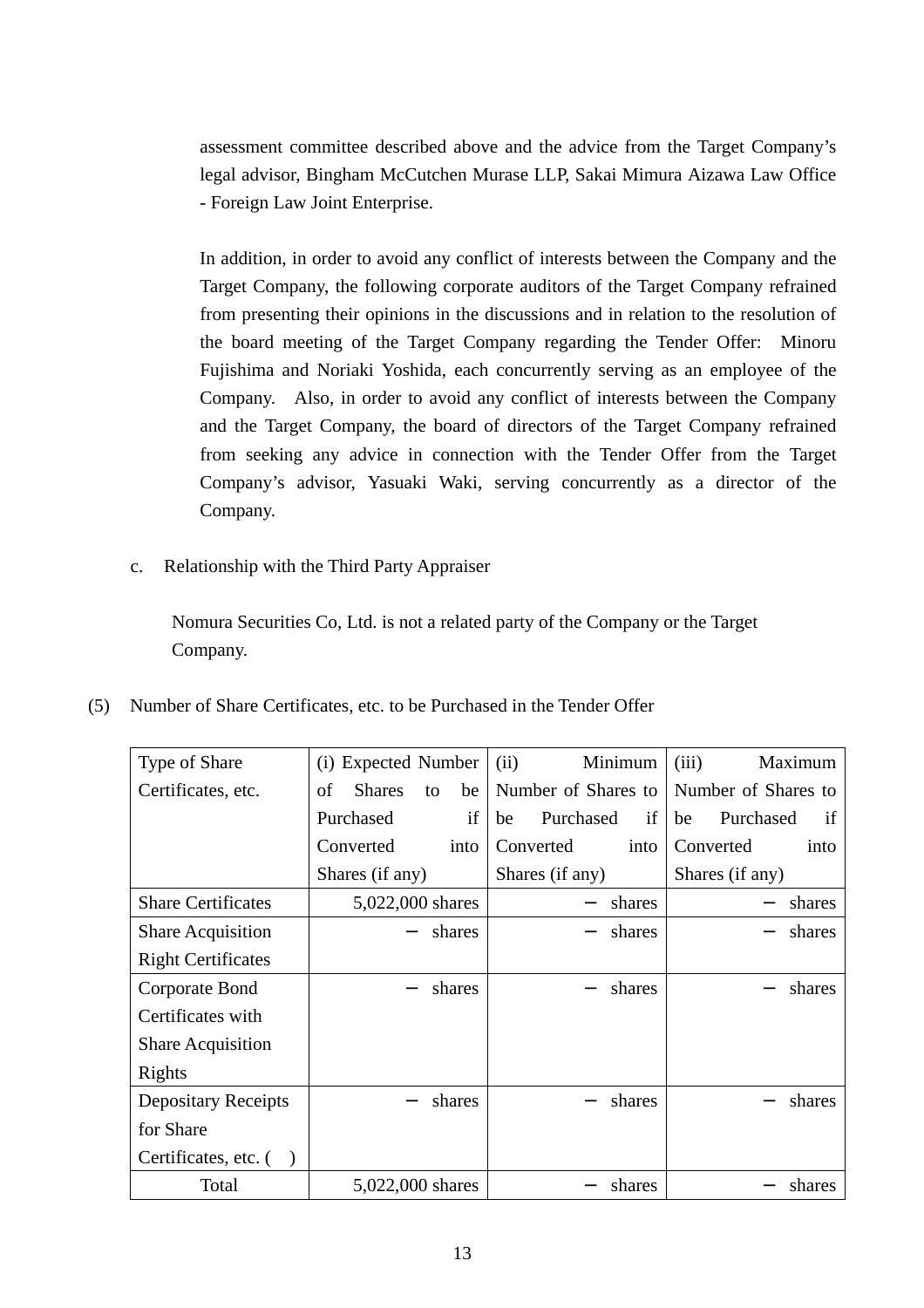- (Note 1) Since the Company has not set any upper limit or lower limit to the number of shares to be purchased through the Tender Offer, all of the tendered share certificates, etc. are to be purchased through the Tender Offer. Expected Number of Share Certificates, etc. to be purchased in the Tender Offer ("Expected Number to be Purchased") represents, as shown in the "Expected Number of Shares to be Purchased if Converted into Shares (if any)" the number of shares which was calculated by deducting from the total of 10,267,000 issued shares in the Target Company as of June 30, 2007 (as shown in the 53rd Semi-annual Securities Report submitted by the Target Company on September 25, 2007), the 5,236,000 shares that the Company owns and the 9,000 treasury shares that the Target Company holds.
- (Note 2) Shares constituting less than a whole unit will also be subject to purchase through the Tender Offer. However, to tender such shares, the relevant share certificates (unless such share certificates are kept in the custody of the Japan Securities Depository Center, Inc. (the "JSDC") through the Tender Offer Agent (as described in "(11) Tender Offer Agent")) must be submitted to the Tender Offer Agent.
- (Note 3) The 9,000 treasury shares held by the Target Company as of June 30, 2007 are not planned to be purchased through the Tender Offer.
- (6) Changes in Holding Ratio of Share Certificates, etc. After the Tender Offer

| Number of Voting Rights of Share           | 52,360 units  | (Holding Ratio of Share)      |
|--------------------------------------------|---------------|-------------------------------|
| Certificates, etc., Owned by the Tender    |               | Certificates, etc. Before the |
| Offeror Before the Tender Offer            |               | Tender Offer: 51.04%)         |
| Number of Voting Rights relating to Share  | $1,740$ units | (Holding Ratio of Share)      |
| Certificates, etc., Owned by the Specially |               | Certificates, etc. Before the |
| Related Parties Before the Tender Offer    |               | Tender Offer: 1.70%)          |
| Number of Voting Rights relating to Share  | 50,220 units  | (Holding Ratio of Share)      |
| Certificates, etc., to be Purchased        |               | Certificates, etc. After the  |
|                                            |               | Tender Offer: 100.00%)        |
| Number of Voting Rights of the             | 102,578 units |                               |
| Shareholders, etc. in Total of the Target  |               |                               |
| Company                                    |               |                               |

(Note 1) The "Number of Voting Rights relating to Share Certificates, etc., to be Purchased"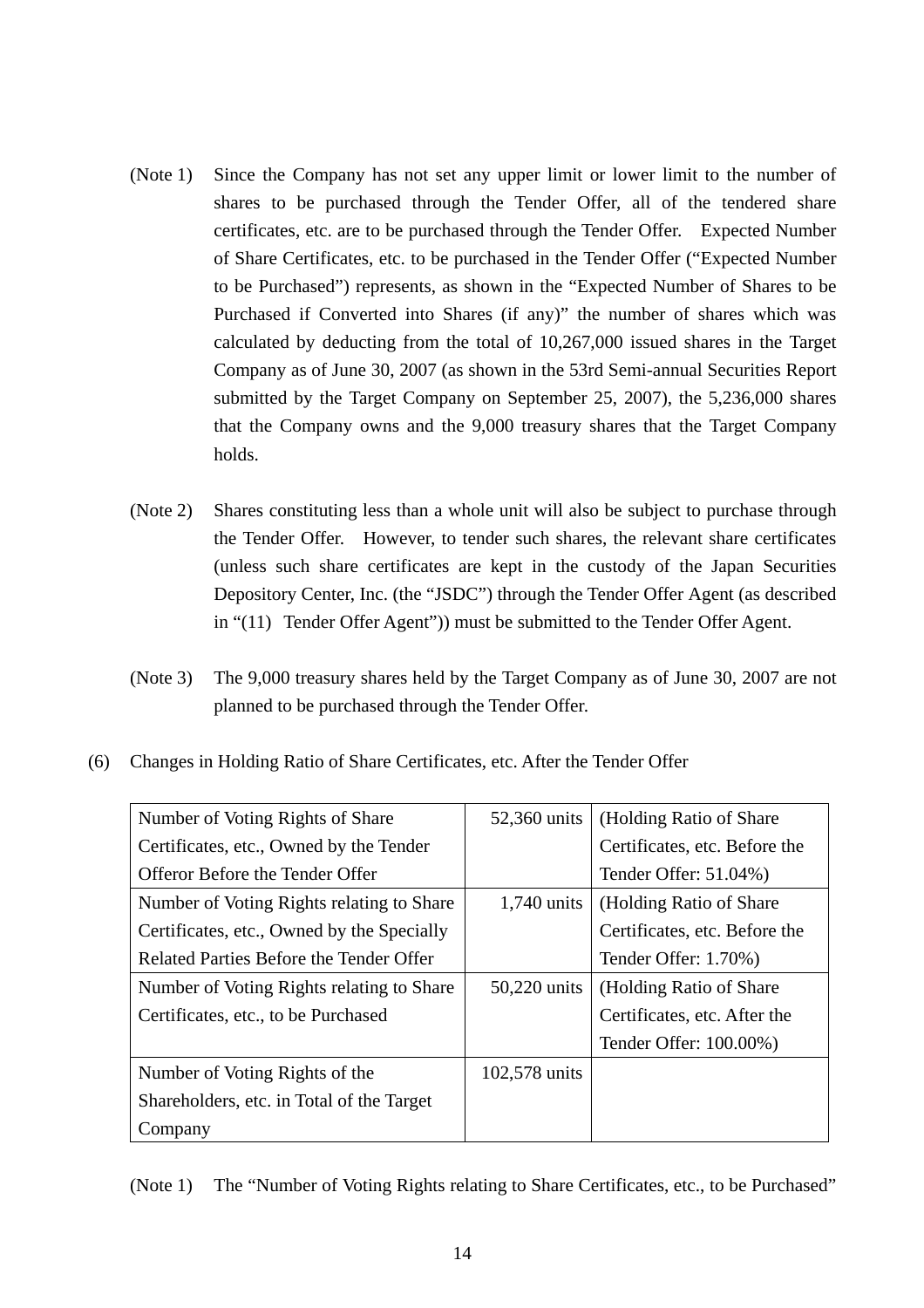is the total number of voting rights with respect to the "Expected Number of Shares to be Purchased" (5,022,000) in the Tender Offer.

- (Note 2) The "Number of Voting Rights relating to Share Certificates, etc., Owned by the Specially Related Parties Before the Tender Offer" is the total number of voting rights with respect to the share certificates, etc. owned by each Specially Related Party (excluding the treasury shares held by the Target Company). However, given that shares certificates, owned by Special Related Parties (excluding the treasury shares held by the Target Company), constituting less than a whole unit are also subject to purchase through the Tender Offer, in order to avoid double counting, for the purpose of calculating "Holding Ratio of Share Certificates, etc., After the Tender Offer", "Number of Voting Rights relating to Share Certificates, etc., Owned by the Specially Related Parties Before the Tender Offer" is not included in the numerator.
- (Note 3) The "Number of Voting Rights of the Shareholders, etc. in Total of the Target Company" represents the number of voting rights of all the shareholders as of June 30, 2007 (as shown in the 53rd Semi-annual Securities Report submitted by the Target Company on September 25, 2007). However, given that shares constituting less than a whole unit are also subject to purchase through the Tender Offer, for the purpose of calculating "Holding Ratio of Share Certificates, etc. Before the Tender Offer" and "Holding Ratio of Share Certificates, etc., After the Tender Offer", the "Number of Voting Rights of the Shareholders in Total of the Target Company" is calculated to be 102,580 units. This number is calculated by deducting the 9,000 treasury shares that the Target Company held as of June 30, 2007 (as shown in the said 53rd Semi-annual Securities Report) from the total of 10,267,000 issued shares in the Target Company as of June 30, 2007 (as shown in the said 53rd Semi-annual Securities Report).
- (Note 4) The "Holding Ratio of Share Certificates, etc. Before the Tender Offer" and "Holding Ratio of Share Certificates, etc., After the Tender Offer" are rounded off to the second decimal place.
- (7) Aggregate Purchase Price: 10,094 million yen
	- (Note) The "Aggregate Purchase Price" is calculated by multiplying the Tender Offer price per share (2,010 yen) by the Expected Number to be Purchased (5,022,000 shares).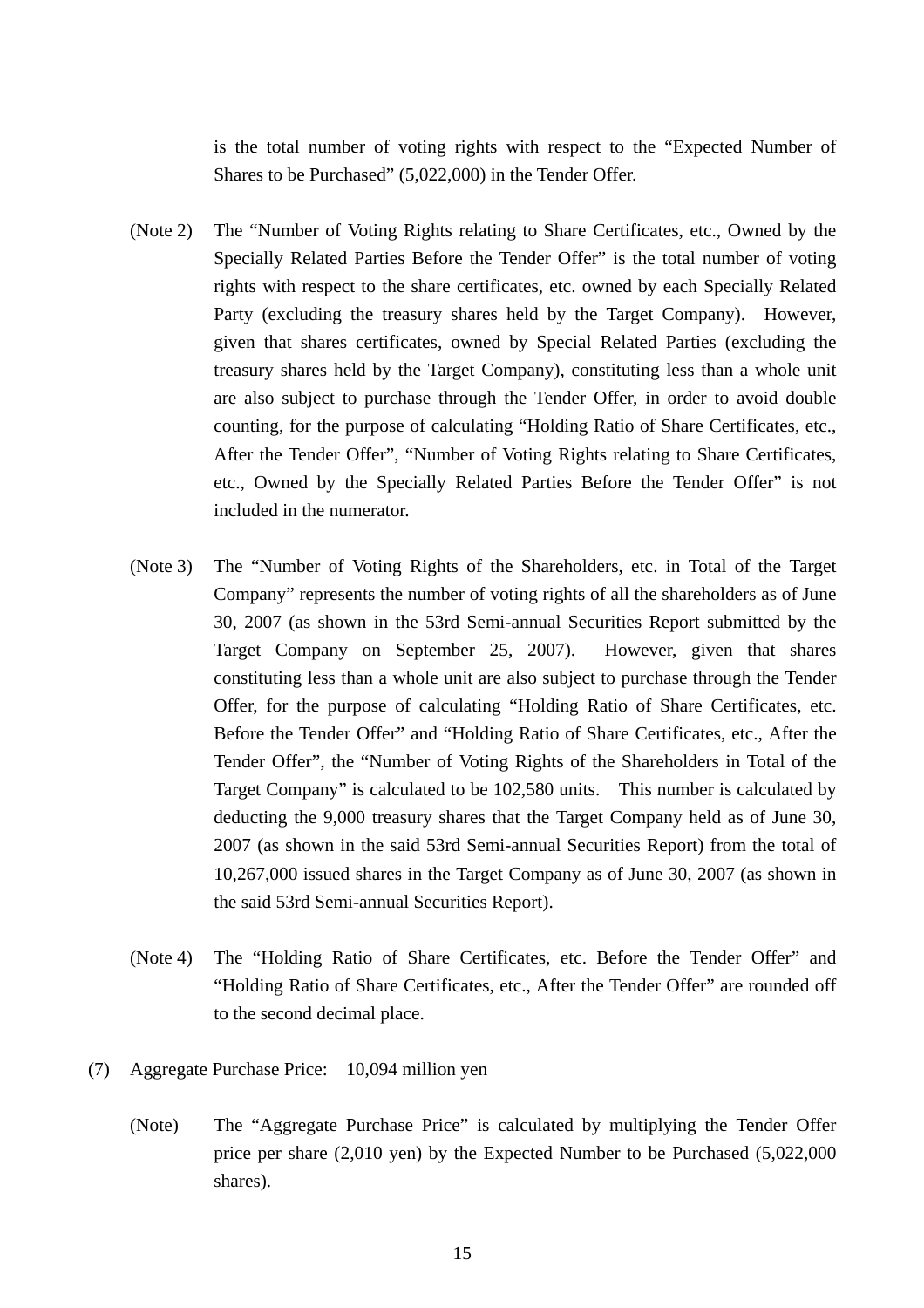## (8) Method of Settlement

a. Name and Address of Head Offices of Securities Companies and Banks, etc. in Charge of Settlement

Nomura Securities Co., Ltd. 9-1, Nihonbashi 1-chome, Chuo-ku, Tokyo

b. Commencement Date of Settlement

Tuesday, March 25, 2008

c. Method of Settlement

 A notice of purchase will be mailed to the address or location of the tendering shareholder (or the standing proxy in the case of non-Japanese shareholders) without delay after the expiration of the Tender Offer Period. Payment of the purchase price will be made in cash. The Tender Offer Agent will, in accordance with the instructions of tendering shareholders, remit the purchase price without delay after the commencement date of settlement to the account designated by the tendering shareholder or pay at the head office or branch offices of the Tender Offer Agent.

d. Method of Return of Share Certificates, etc.

 In the event that all of the tendered share certificates, etc. are not purchased under the terms mentioned in "b. Conditions of Withdrawal of Tender Offer, Details thereof and Method of Disclosure of Withdrawal" under "(9) Other Conditions and Methods of Purchase, etc.", promptly on or after the commencement date of settlement, (or the date of withdrawal, etc. in the event that the Tender Offer is withdrawn), the tendered share certificates, etc. will be mailed to tendering shareholder (or the standing proxy in the case of non-Japanese shareholders), or in cases where share certificates, etc. were kept in the custody of the Tender Offer Agent (or by JSDC through the Tender Offer Agent) as of the application, the share certificates, etc. will be returned to their original state of custody as of the application.

- (9) Other Conditions and Methods of Purchase, etc.
	- a. Conditions set forth in each Item of Article 27-13, Paragraph 4 of the Financial Instruments and Exchange Law (the "Law")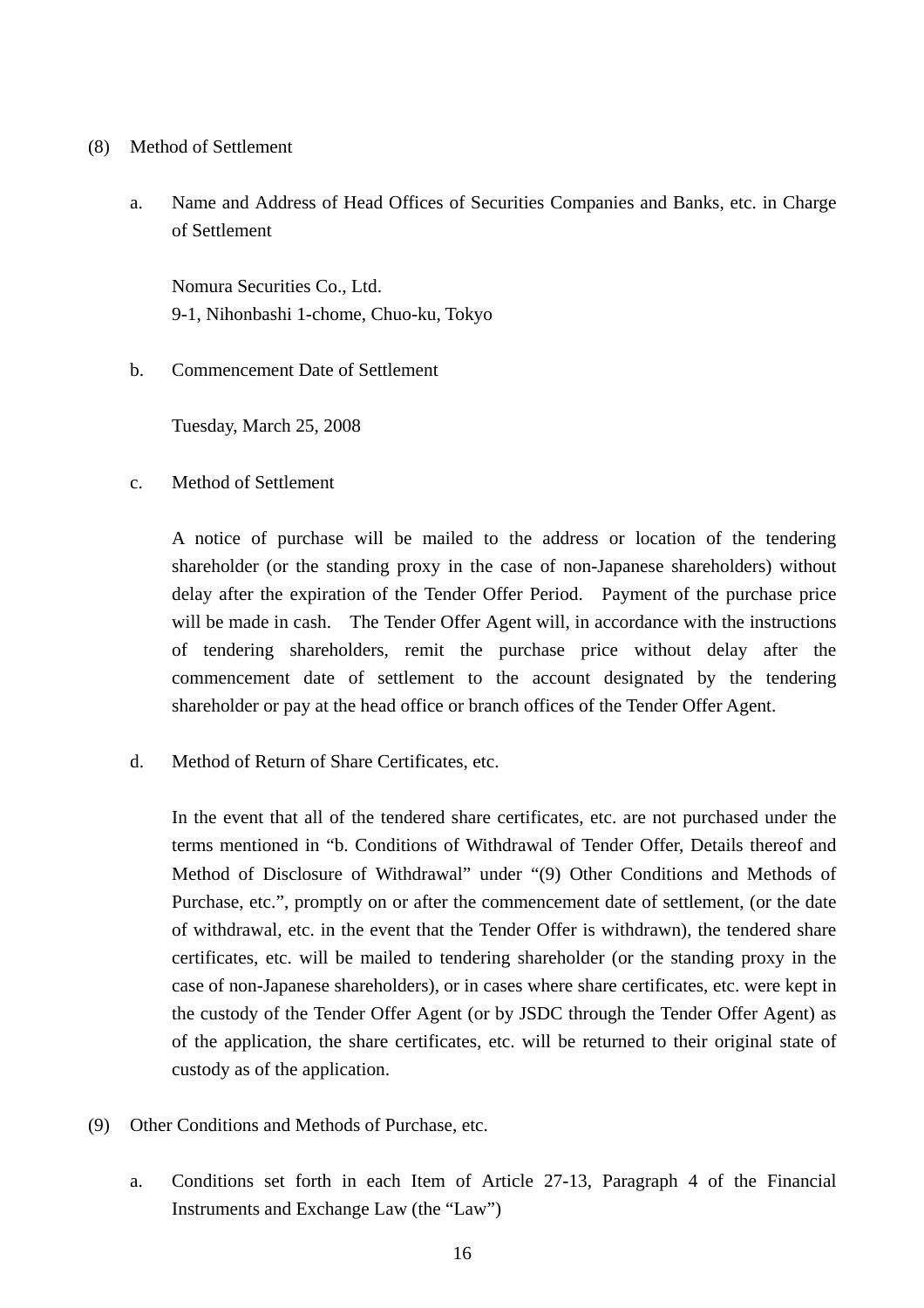Since the Company has not set any upper limit or lower limit to the number of shares to be purchased through the Tender Offer, all of the tendered share certificates, etc. will be purchased through the Tender Offer.

b. Conditions of Withdrawal of Tender Offer, Details thereof and Method of Disclosure of Withdrawal

Upon the occurrence of any event listed in Article 14, Paragraph 1, Items 1.1 through 1.9 and 1.12 through 1.18, Items 3.1 through 3.8, and Article 14, Paragraph 2, Items 3 through 6 of the Enforcement Order of the Financial Instruments and Exchange Law (the "Enforcement Order"), the Tender Offeror may withdraw the Tender Offer. In the event that the Tender Offeror plans to withdraw the Tender Offer, it must make a pubic notice electronically, and then post notice in the Nihon Keizai Shimbun that such public notice has been made; provided, however, that, if it is difficult to make such public notice by the last day of the Tender Offer Period, the Tender Offeror will make a public announcement pursuant to Article 20 of the Cabinet Office Ordinance on Disclosure of Take Over Bid of Shares, etc. Conducted by Non-issuers (the "TOB Order") and make the public notice immediately thereafter.

c. Conditions of Reduction of Purchase Price, etc., Details thereof and Method of Disclosure of Reduction

Should the Target Company conduct any of the acts listed in Article 13, Paragraph 1 of the Enforcement Order, in accordance with Article 27-6, Paragraph 1, Item 1 of the Law, the Tender Offer Price may be reduced in accordance with the criteria set forth under Article 19, Paragraph 1 of the TOB Order. In the event that the Tender Offeror plans to reduce the Tender Offer Price, it must make a public notice electronically, and then post notice in the Nihon Keizai Shimbun that such public notice has been made; provided, however, that if it is difficult to make such public notice by the last day of the Tender Offer Period, the Tender Offeror will make a public announcement pursuant to Article 20 of the TOB Order and make the public notice immediately thereafter. If any reduction of the Tender Offer Price is made, purchase of the share certificates, etc. tendered before the date of such public notice will also be made in accordance with the conditions, etc. after such change(s).

d. Matters Concerning Tendering Shareholders' Right of Cancellation of Application

Any tendering shareholder may cancel the agreements relating to the Tender Offer at any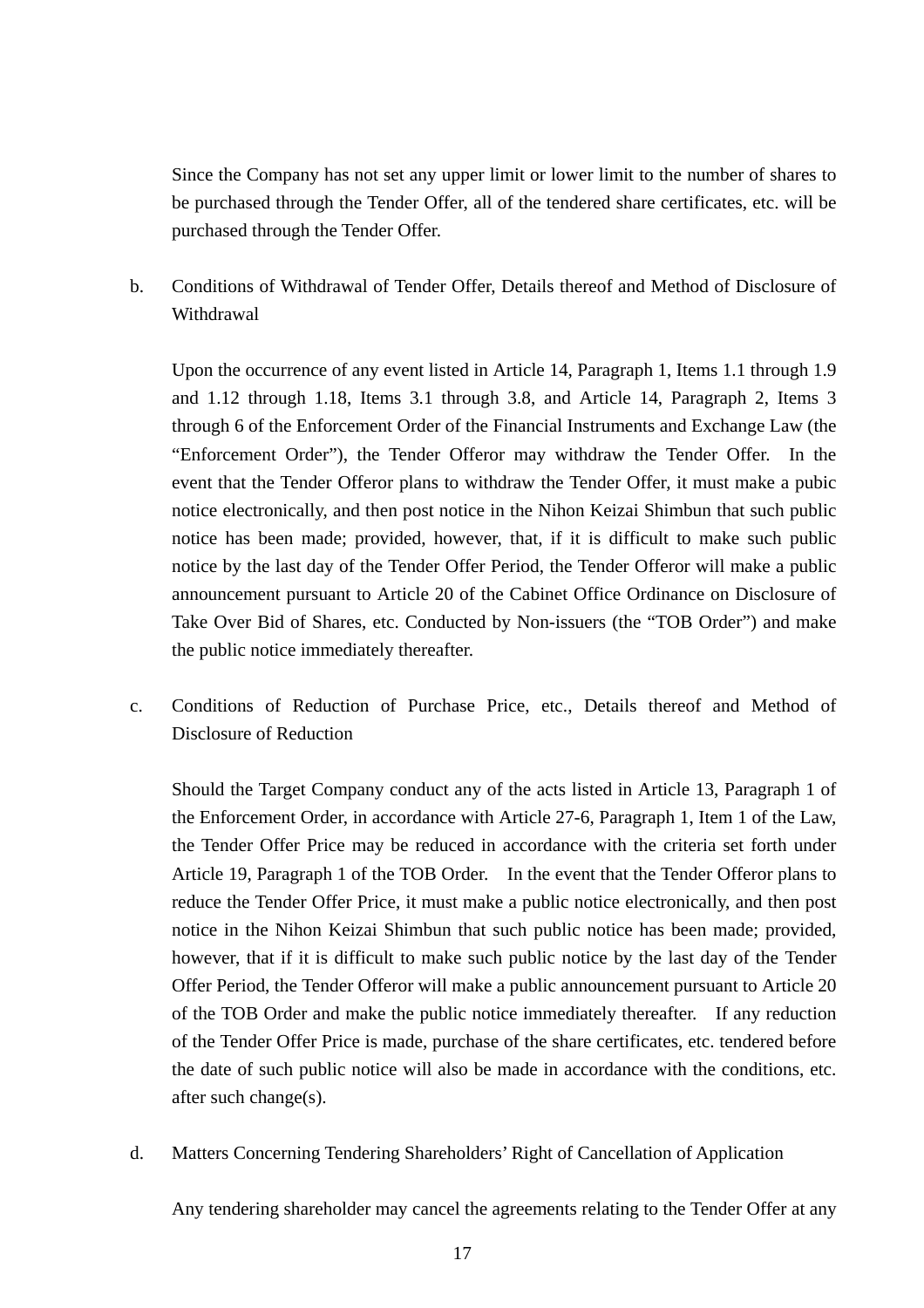time during the Tender Offer Period. Tendering shareholders who wish to cancel their tender must deliver, or send by mail, a cancellation notice stating that such tendering shareholder cancels his/her tender under the Tender Offer (the "Cancellation Notice") together with a receipt of tender under the Tender Offer, to the head office or nationwide branch offices of the agent designated below by no later than 3:30 p.m. on the last day of the Tender Offer Period. Please note that the Cancellation Notice, if sent by mail, must be received by no later than 3:30 p.m. of the last day of the Tender Offer Period.

The agent who has the right to receive the Cancellation Notice: Nomura Securities Co., Ltd. 9-1, Nihonbashi 1-chome, Chuo-ku, Tokyo (Or other nationwide branch offices)

No compensation for damages or penalty payment will be demanded of any tendering shareholder, etc. by the Company in the event that the application by the tendering shareholder, etc. is canceled. The cost of returning the share certificates, etc. held in the custody of the Tender Offeror will be borne by the Company.

#### e. Method of Disclosure if the Conditions or other Terms of Tender Offer are Changed

In the event the Tender Offeror intends to change the terms and conditions, etc. of purchase, etc. with respect to the Tender Offer, a public notice providing the details of the change must first be issued electronically and then a public notice to such effect shall be published in the Nihon Keizai Shimbun. However, when it is difficult to issue such public notice before the last day of the Tender Offer Period, the Tender Offeror shall first make a public announcement in accordance with the procedures described in Article 20 of the TOB Order and shall release a public notice immediately thereafter. Once the amendment of the terms of the Tender Offer takes effect, the terms of the Tender Offer after such amendment shall also be applicable to the purchase of the shares already tendered before the date of such public notice.

#### f. Method of Disclosure if Amendment Statement is Filed

If the Tender Offeror files an Amendment to the Registration Statement with the Director of the Kanto Local Financial Bureau, it will immediately make public those parts of such Amendment that relate to the contents of the Public Announcement of the Commencement of the Tender Offer in the way prescribed in Article 20 of the TOB Order. At the same time, the Tender Offeror will immediately amend the Tender Offer Explanatory Statement and deliver the amended Tender Offer Explanatory Statement to the tendering shareholders who have already received the original Tender Offer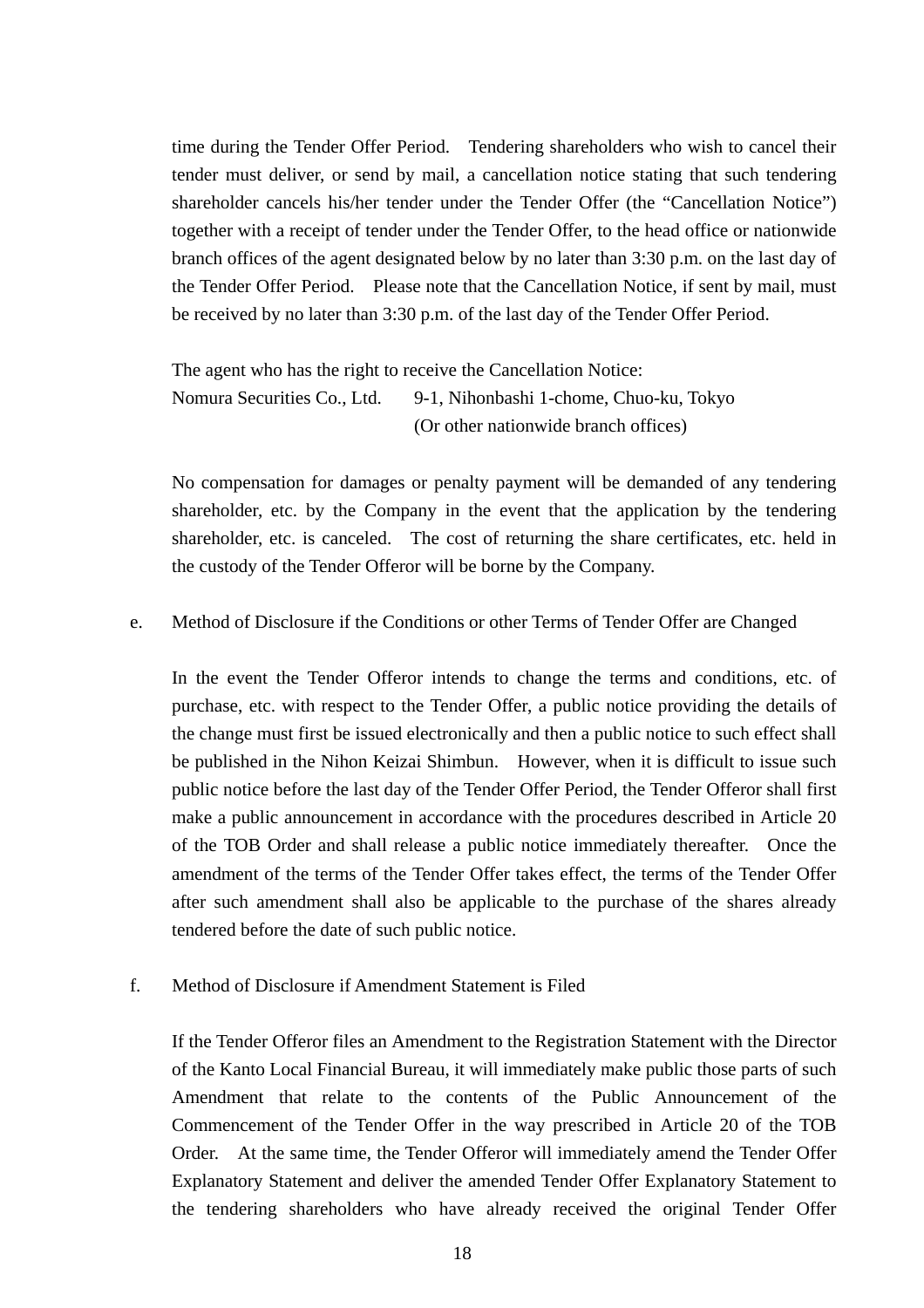Explanatory Statement. However, if the scope of such amendment is limited to a small portion, the Tender Offeror may, instead of delivering an amended Tender Offer Explanatory Statement, prepare and deliver a written document describing the reasons for such amendment, matters amended and the description after such amendment to the tendering shareholders.

#### g. Method of Disclosure of Results of Tender Offer

The results of the Tender Offer will be publicly announced in the way prescribed in Article 9-4 of the Enforcement Order and in Article 30-2 of the TOB Order on the date immediately following the last day of the Tender Offer Period.

#### h. Other Items

The Tender Offer will not be carried out in the U.S. or for the U.S., directly or indirectly, nor will it be conducted using U.S. mail service or other methods or means of inter-state trade or international trade, including but not limited to, telephone, telex, facsimile, e-mail, internet communication, or via securities exchange facilities in the U.S. Applying for the Tender Offer using the methods or means described above or via securities exchange facilities in the U.S., is not permitted. The Tender Offer registration statements and relevant documents may not be sent or distributed in, to, or from the U.S. by mail or other means. Such mail or distribution is not authorized. Application for the Tender Offer violating the above restrictions directly or indirectly will not be processed.

In case of application, tendering shareholders (or the standing proxy in the case of non-Japanese shareholders) may each be asked to represent and warrant the Tender Offer Agent to the effect that: they are not in the U.S. neither at the time of the application nor the time of sending an application form for the Tender Offer; that no information regarding the Tender Offer including its copy has been received or sent in, to or from the U.S., directly or indirectly; that mail services in the U.S. or other methods or means of inter-state trade or international trade (including but not limited to, telephone, telex, facsimile, e-mail, internet communication), or securities exchange facilities in the U.S. have not been used with respect to the Tender Offer or for signing and delivering the application form for the Tender Offer, directly or indirectly; and that they are not acting as an agent, a trustee or a mandatory for others without discretion (excluding cases where such others are giving all the instructions on the Tender Offer from outside the U.S.).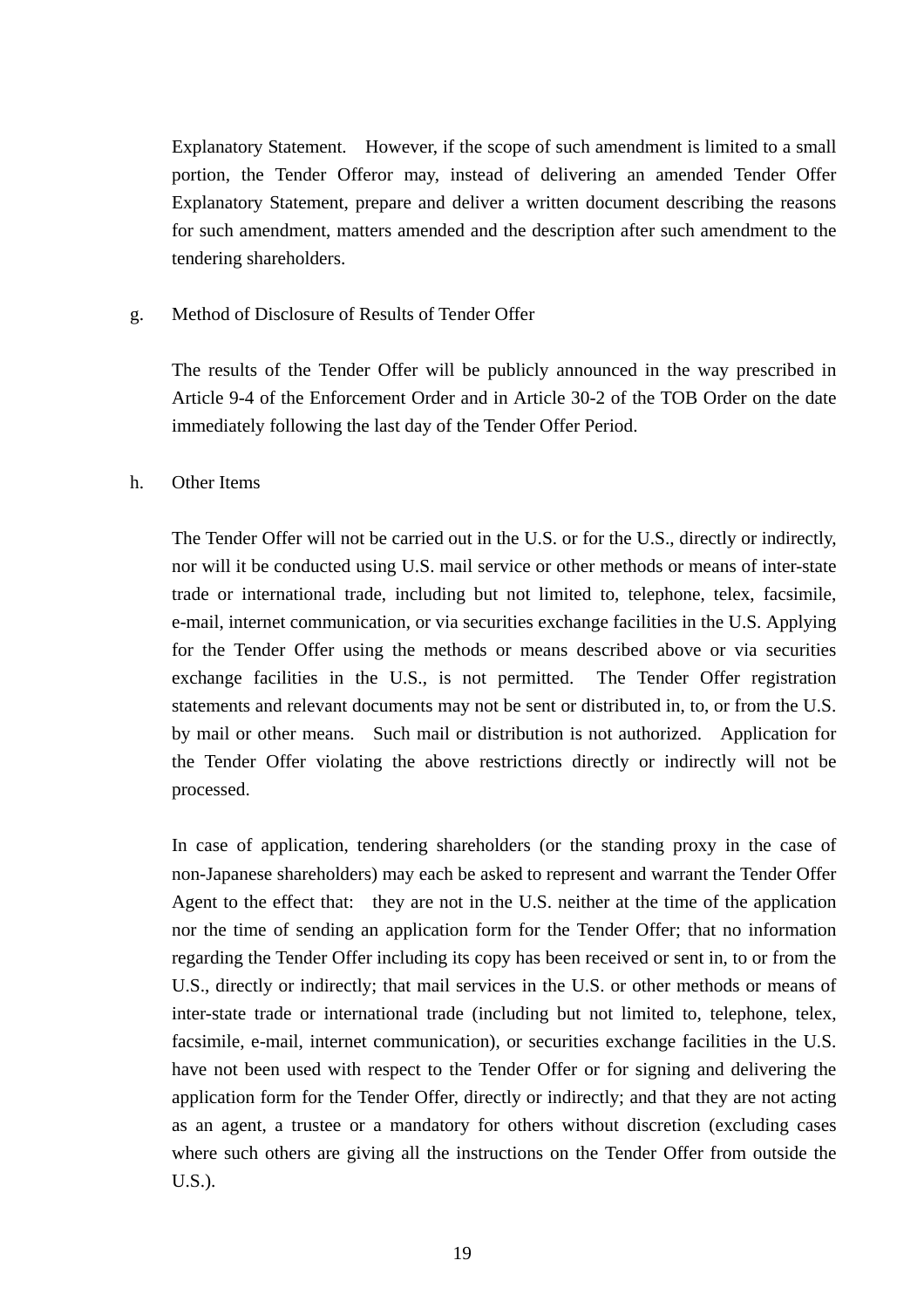(10) Date of Public Notice of Commencement of the Tender Offer

February 4, 2008

(11) Tender Offer Agent

Nomura Securities Co., Ltd. 9-1, Nihonbashi 1-chome, Chuo-ku, Tokyo

## 3. Plan, etc. After the Tender Offer and Future Outlook

(1) Plan, etc. After the Tender Offer

Please refer to "1. Purpose of the Tender Offer" for the plan, etc. after the Tender Offer.

(2) Forecast of the Effect on Future Business Performance

 The Company will disclose the Tender Offer's impact on its forecast of the business performance for the fiscal year ending December 2008, promptly after it has been determined.

### 4. Other Items

(1) Agreements between the Tender Offeror and Target Company or its Directors/ Officers, and the Details Thereof

The Tender Offer is supported by the Target Company's board of directors.

(2) Other Information Deemed to be Necessary for the Target Company's Shareholders to Determine whether to Tender Their Shares

 On January 25, 2008, the Target Company announced at the JASDAQ Securities Exchange a summary report on its financial results (kessan-tanshin) for the fiscal year ended December 31, 2007. According to such announcement, the non-consolidated profit and loss, etc. of the Target Company for the same period is as follows. Please note that the information below is a partial extract from the public announcement by the Target Company. The Company is not in a position to verify the accuracy or reliability of the contents, and actually the Company has not verified the same. Please see the press release made by the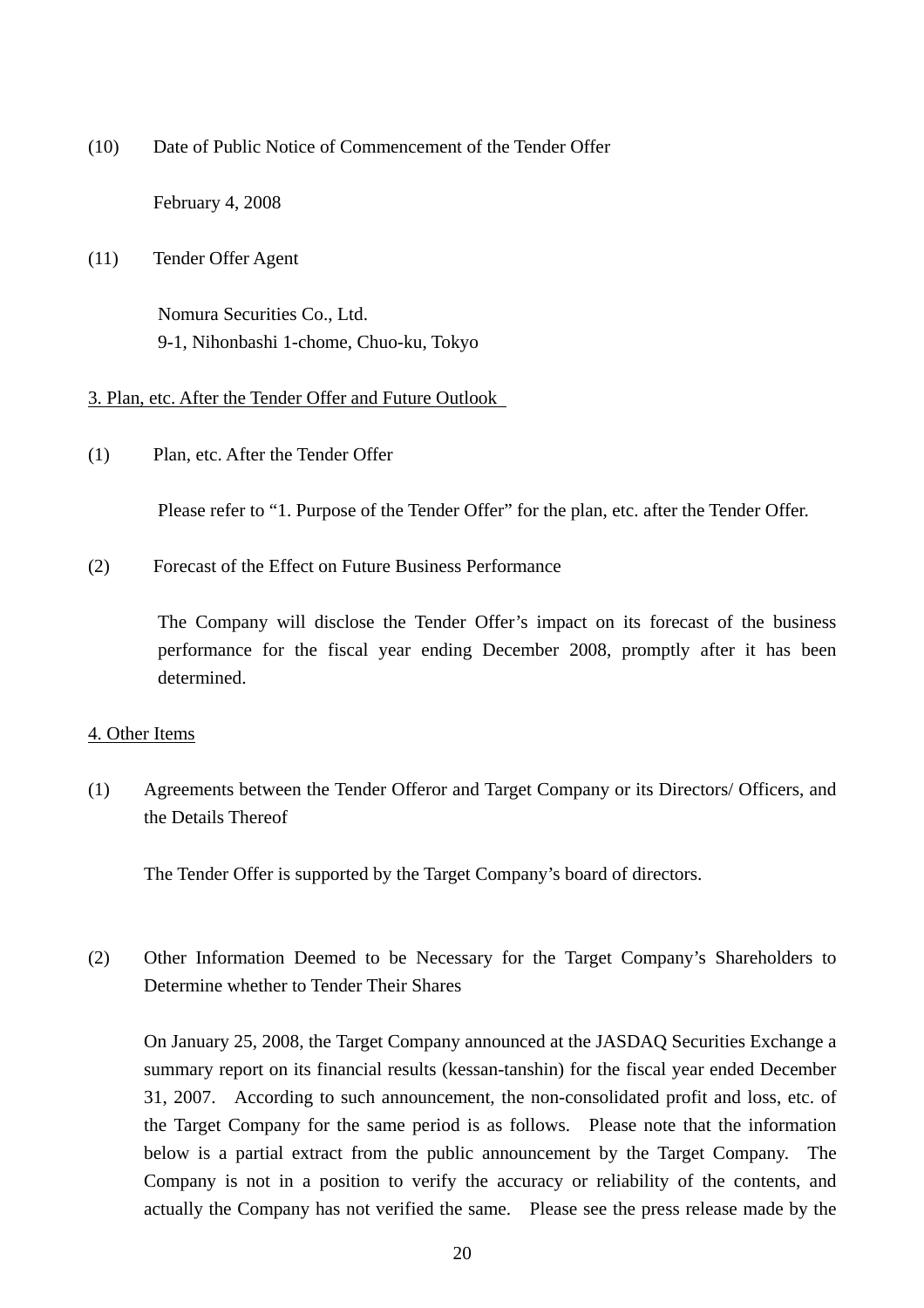Target Company for the details.

# i. Profit and Loss (Non-consolidated)

| <b>Fiscal Year Ended</b>                                       | December 2007<br>(53 <sup>rd</sup> Term) |
|----------------------------------------------------------------|------------------------------------------|
| Net sales (thousand yen)                                       | 36,684,605                               |
| Cost of sales (thousand yen)                                   | 32,496,389                               |
| Selling, general and administrative expenses<br>(thousand yen) | 2,767,069                                |
| Non-operating income (thousand yen)                            | 324,224                                  |
| Non-operating expenses (thousand yen)                          | 164,302                                  |
| Net income (thousand yen)                                      | 855,486                                  |

## ii. Per Share Information (Non-consolidated)

| Net income per share (yen) | 83.40    |
|----------------------------|----------|
| Dividend per share (yen)   | 20.00    |
| Net assets per share (yen) | 1,641.10 |

- End of Statement -